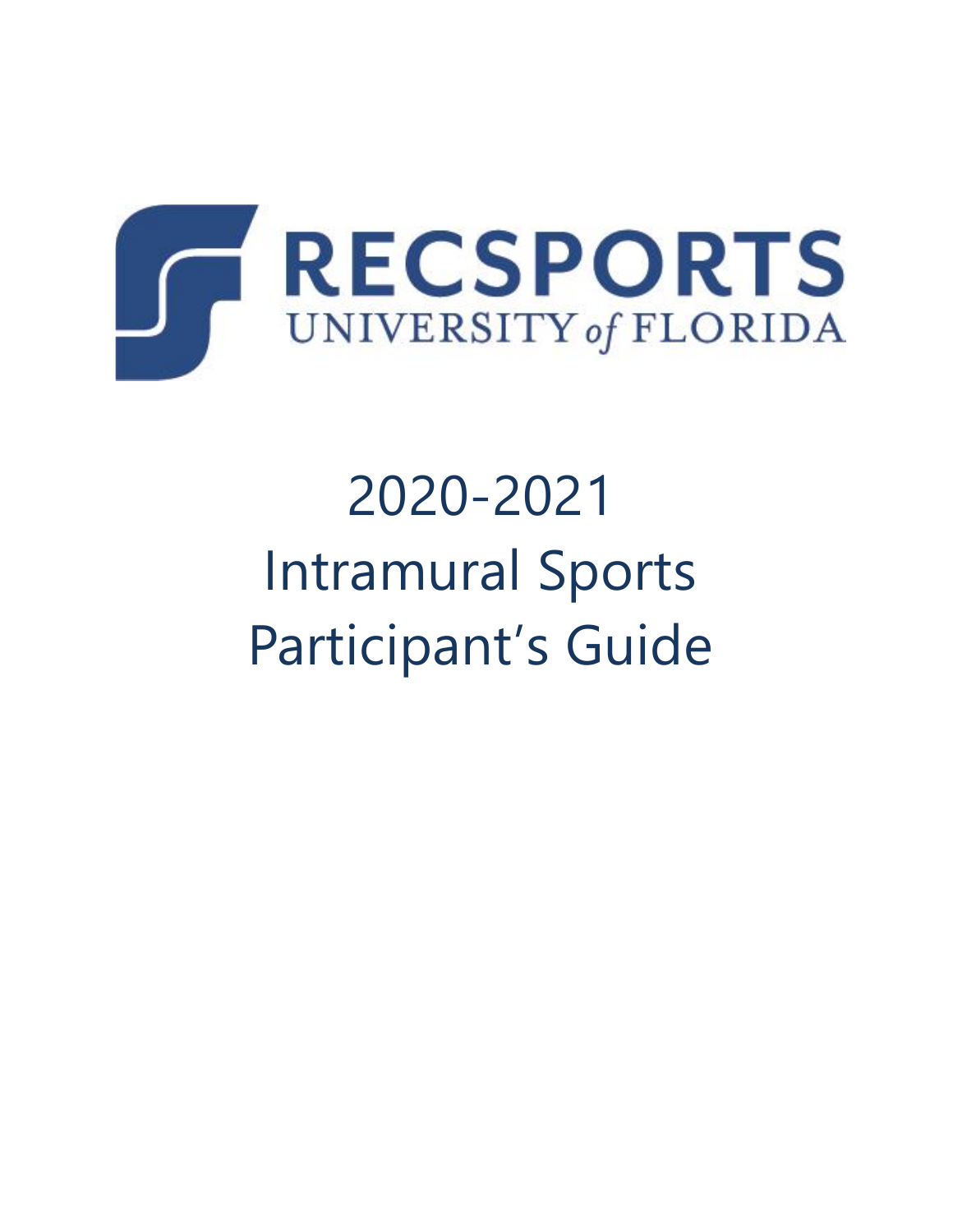

**INTRAMURAL SPORTS** 

# **CONTENTS**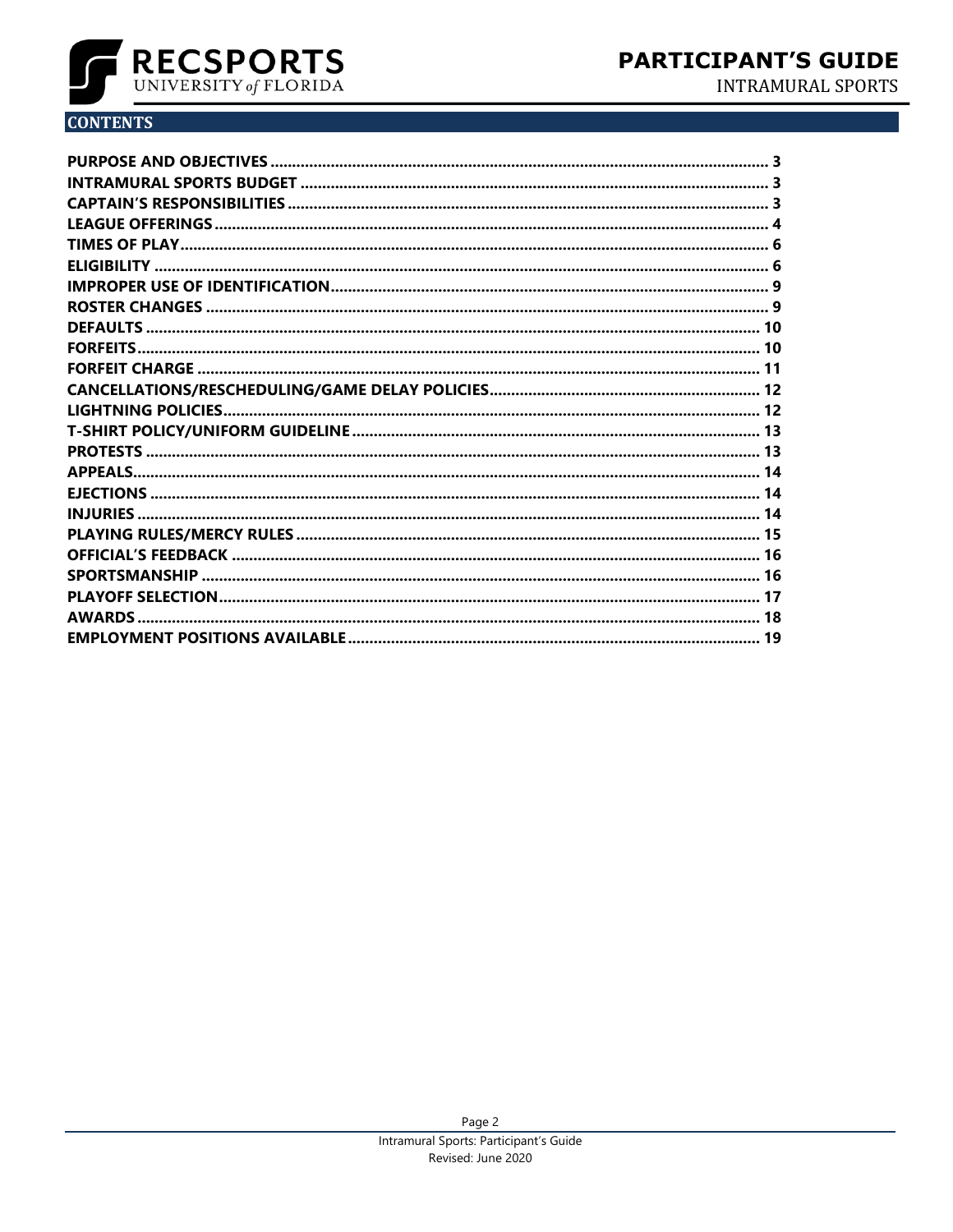

#### **FOCUS GROUPS** INTRAMURAL SPORTS

# <span id="page-2-0"></span>**PURPOSE AND OBJECTIVES**

The purpose of the intramural sports program is:

- To provide opportunities for students, faculty, and staff to actively engage in activities involving sport, recreation, and play while providing structure for an experiential education.
- To provide opportunities to actively engage in programs and activities promoting an enhanced quality of life.
- To provide opportunities for personal development through leadership, diversity, and teamwork.
- To provide a forum for an experiential education for students, faculty, and staff.

#### <span id="page-2-1"></span>**INTRAMURAL SPORTS BUDGET**

<span id="page-2-2"></span>The Intramural Sports Program is funded by Student Government Activity & Service Fees.

#### **CAPTAIN'S RESPONSIBILITIES**

The captain and/or co-captain are responsible for:

- Registering the team and completing a captain's quiz.
- Informing his/her team of the rules governing the specific activities, as well as the time and place they will play their games.
- Explaining the team schedule to their teammates. Some sports require captains to sign a team up for rotating time slots (i.e. M01 Mon 5:00/5:50). This means that the regular season contests could occur at EITHER of those times. Captains may not request to only play at one of those times.
- Ensuring proper behavior of teammates and spectators and that no pets are brought to a playing facility by a teammate or spectator (exception: service dog or miniature horse)
- Notifying all players and spectators that alcohol, tobacco and other illegal substances are prohibited at all playing venues and that no one is allowed to participate while under the influence of said substances.
- Completing the Default process no later than 6 hours prior to the scheduled contest start time the day of a contest if the team is unable to show up. This form may only be utilized once per sport, per team, per semester. Proper submission will cause the team to receive a loss for the game but not be assessed a forfeit.
- Verifying that all players have signed in with the Sport Programs Supervisor (all players should check in 15 minutes prior to their scheduled game time).
- Confirming that the game result is recorded correctly with the Sport Programs Supervisor.
- Reminding teammates that parking on service drives and in non-marked parking spaces is prohibited. Vehicles not parked properly will be subject to ticketing and towing by the University Police Department.

# **Illegal Equipment**

The following items are prohibited in all intramural activities:

- Earrings with hoops
- Casts
- Combat boots, five-fingered (Vibram) shoes, open-toed shoes, metal cleats
- Participating without footwear (exception: sand volleyball)
- Ridged or pointed jewelry which, in the opinion of the staff, may cause harm to any participant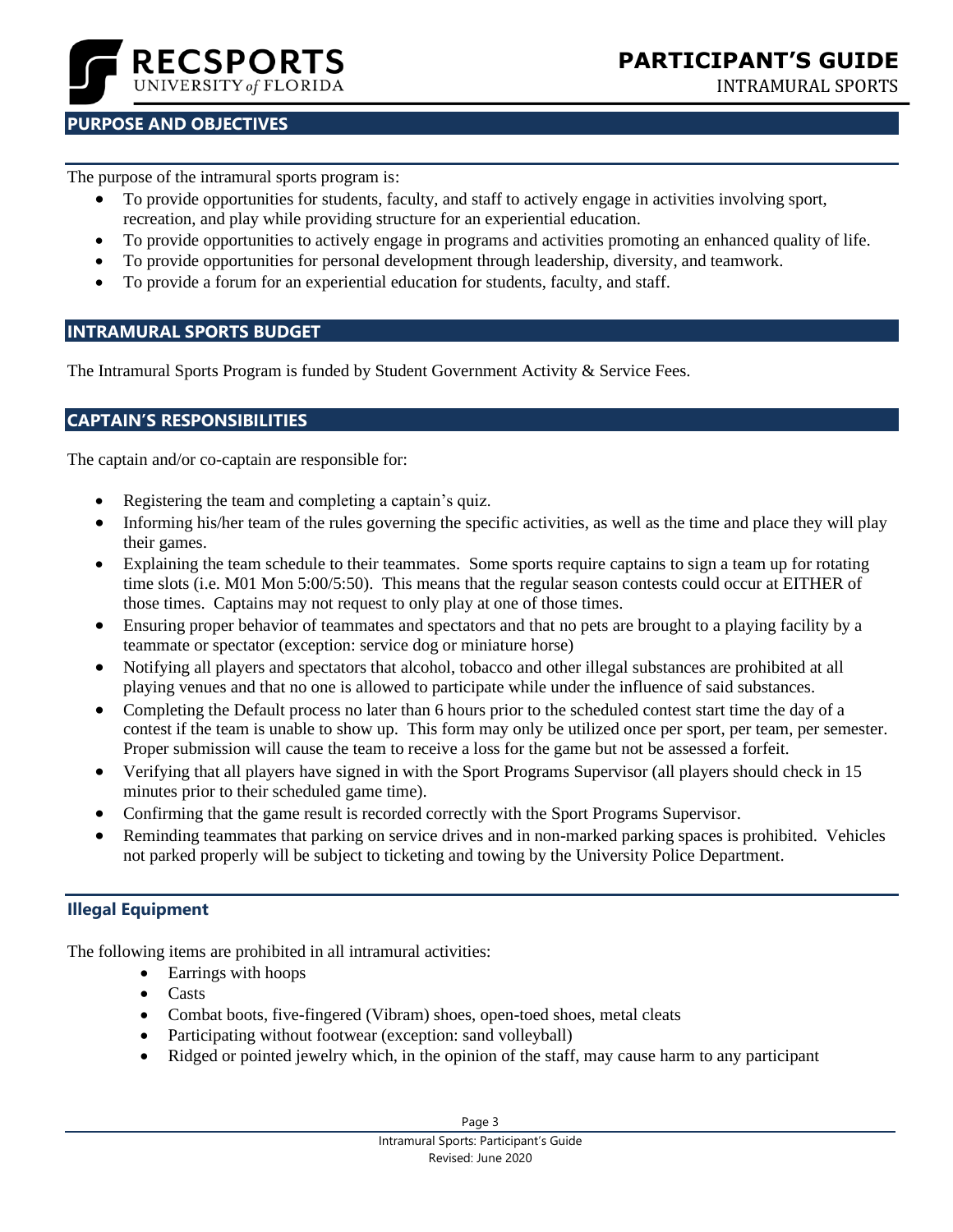

Jewelry (rings, necklaces, ankle bracelets, watches, fitness trackers, non-hoop earrings, rubber bands, etc.) which is not prohibited by the above rules may be worn in activities which do not contain frequent contact with opponents or teammates. Examples include, but are not limited to: sand volleyball, indoor volleyball, softball, dodgeball and kickball.

In activities which involve frequent contact with opponents or teammates (examples include, but are not limited to: basketball, flag football, soccer, team handball and ultimate frisbee), exposed jewelry is prohibited. Participants will be removed from the contest at any point if jewelry becomes exposed and will be allowed to return once the jewelry is covered.

Religious medallions and medical alert bracelets may be worn in any activity and may display proper information. Knee braces are permitted with approved protective covers (neoprene protective covers).

In cases where jewelry is permitted, it must be secured or covered by the participant. Staff will not provide materials to cover any jewelry, religious medallions or medical alert bracelets. Participant safety will be the primary factor in any questions regarding jewelry.

#### **Coaches**

Captains may choose to utilize a coach for the purpose of providing direction to a team. A coach is defined as a nonplayer who is appointed by team personnel to represent the team in communicating with the Intramural Sports staff. Prior to the game, the team captain must inform the supervisor and/or officials if a coach will be utilized. Coaches in all sports are allowed to call timeouts. Coaches are not allowed to question the officials' judgment of a call and will be penalized for inappropriate conduct in the same manner as any other participant, with the coach's actions affecting the team's sportsmanship rating and playoff eligibility. Should the coach be ejected from a contest, the captain will be responsible for providing the coach's identity to the Sport Programs Supervisor. Failure to provide that information will result in the ejection of the captain.

# <span id="page-3-0"></span>**LEAGUE OFFERINGS**

All individuals who meet the eligibility requirements for participation in the intramural sports program are eligible and encouraged to participate. Individuals may participate in accordance with their personal gender identity and expression. This is a complete listing of possible leagues offered in a sport. Each sport will have some (but not all) of the below offerings. **During the regular season, individuals may participate on as many teams as they wish in leagues that they are eligible to participate. In the playoffs, individuals may only play with teams that list the individual as eligible on their roster. Please check your player page to view your playoff teams.**

*Women's League:* Any female identifying student, faculty, staff or spouse/partner, regardless of their skill level, may participate in this league. All teams with a .500 or better winning percentage, zero or one forfeit and proper sportsmanship points during the regular season will automatically advance to the playoffs. Captains of teams below .500 or with a sportsmanship rating below 7.0 that wish to participate in the playoffs must request to be included in playoffs by completing the Playoff Request Form which will be emailed to team captain.

*Sorority League:* Only students who are registered members with Panhellenic are eligible to participate on their sorority team. The Intramural Sports office does not keep track of the Panhellenic Points Standings. Please contact the Panhellenic Intramural Director for updates on standings.

*Men's:* Any male identifying student, faculty, staff or spouse/partner, regardless of their skill level, may participate in this league. All teams with a .500 or better winning percentage, zero or one forfeit and proper sportsmanship points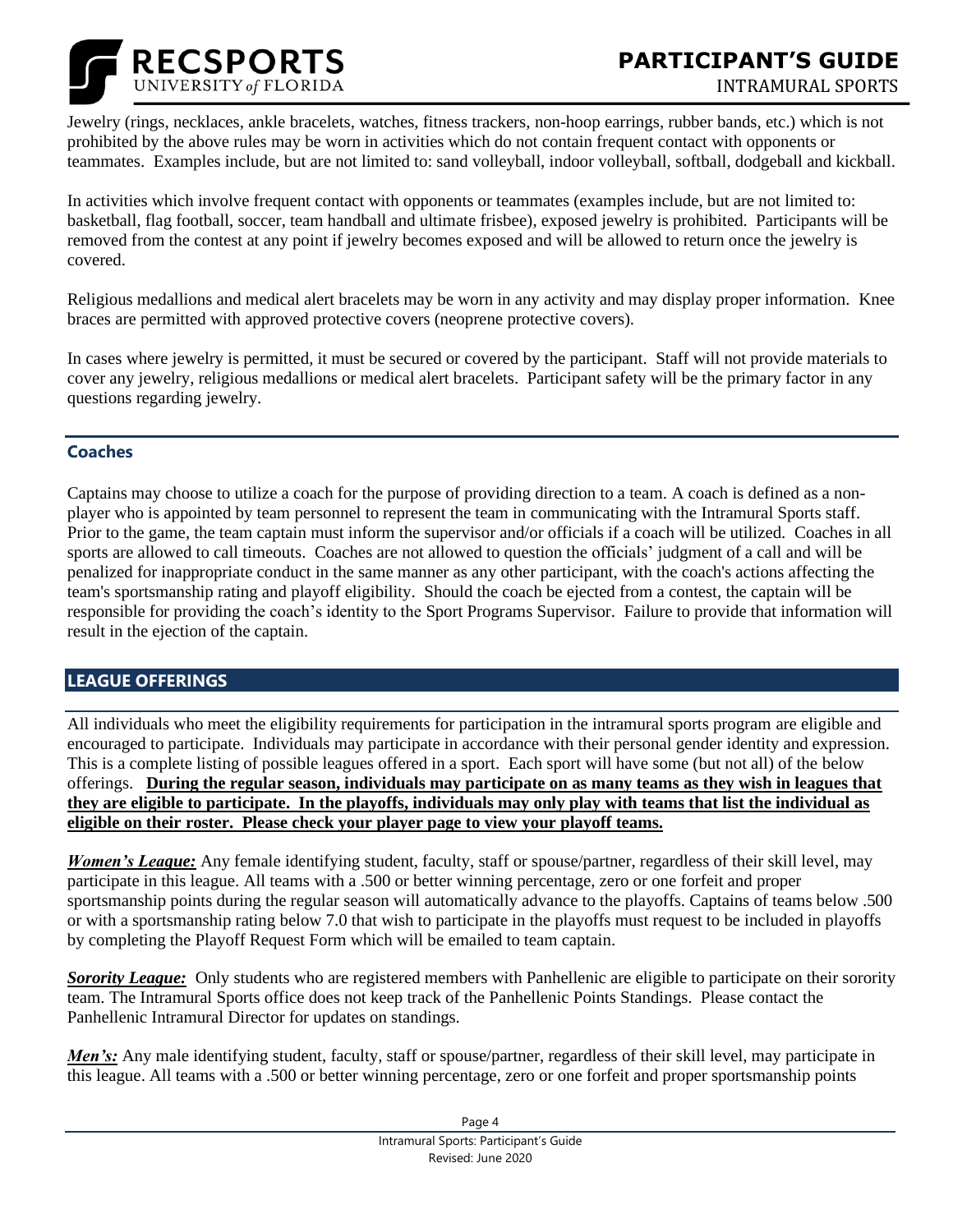



during the regular season will automatically advance to the playoffs. Captains of teams below .500 or with a sportsmanship rating below 7.0 that wish to participate in the playoffs must request to be included in playoffs by completing the Playoff Request Form which will be emailed to team captains.

*Fraternity:* Fraternity leagues will be made up of the Orange and Blue divisions. Teams will be placed appropriately at the conclusion of the fall semester based on the previous year's achievement. Only students who are registered members with the IFC are eligible to participate on their fraternity team. All Fraternity teams with a sportsmanship rating of 7.0 or better will qualify for playoffs, regardless of their record. Captains of teams below a 7.0 rating may request to be included in the playoffs by completing the Playoff Request Form which will be emailed to team captains. The Intramural Sports office does not keep track of IFC Points Standings or place teams in the Orange and Blue divisions. Please contact the IFC Intramural Director for updates and standings.

*Open:* This league is only offered when a gender-specific league is not available for a specific activity. Open leagues do not have any gender-specific playing rules, including but not limited to team composition, participation and scoring. Any student, faculty, staff, or their spouse/partner, regardless of their skill level, may participate in this league. All teams with a .500 or better winning percentage, zero or one forfeit and proper sportsmanship points during the regular season will automatically advance to the playoffs. Captains of teams below .500 or with a sportsmanship rating below 7.0 that wish to participate in the playoffs must request to be included in playoffs by completing the Playoff Request Form which will be emailed to team captains.

*Co-Rec:* Any student, faculty, staff or spouse/partner, regardless of their skill level, may participate in this league. Co-Rec leagues require a minimum number of male and female participants playing at all times. All teams with a .500 or better winning percentage, zero or one forfeit and proper sportsmanship points during the regular season will automatically advance to the playoffs. Captains of teams below .500 or with a sportsmanship rating below 7.0 that wish to participate in the playoffs must request to be included in playoffs by completing the Playoff Request Form which will be emailed to team captains.

*Residence Hall:* The Residence Hall league is designed for teams comprised of residence halls to compete against each other. Teams will participate in selected league sports throughout the year. Only students who reside in a residence hall are eligible to participate their Residence Hall team. All teams with a sportsmanship rating of 7.0 or better will qualify for playoffs, regardless of their record. Captains of teams that finish their regular season with an average sportsmanship rating below 7.0 may request to join the playoffs by completing the Playoff Request Form which will be emailed to team captains.

# **Playing With Multiple Teams**

*Regular Season:* Participants may play on as many teams as they wish during the regular season. If a participant wishes to play during the playoffs, they must sign up on the roster of their "Home Team" first. Once a participant is on the roster of their home team, they may participate on other teams in that league by checking in with the Supervisor on site and completing the "Rover Rule Form" (also known as the Joining Additional Teams Form).

*Playoffs:* The first team the participant plays for in a league at any point during the sport is considered their "Home Team," and their eligibility will only be permitted on those teams for playoffs. This means that a participant will only play on a maximum of one co-rec team and one other team in the playoffs. If a participant's "Home Team" is not participating in playoffs, the participant may not join another team in that league.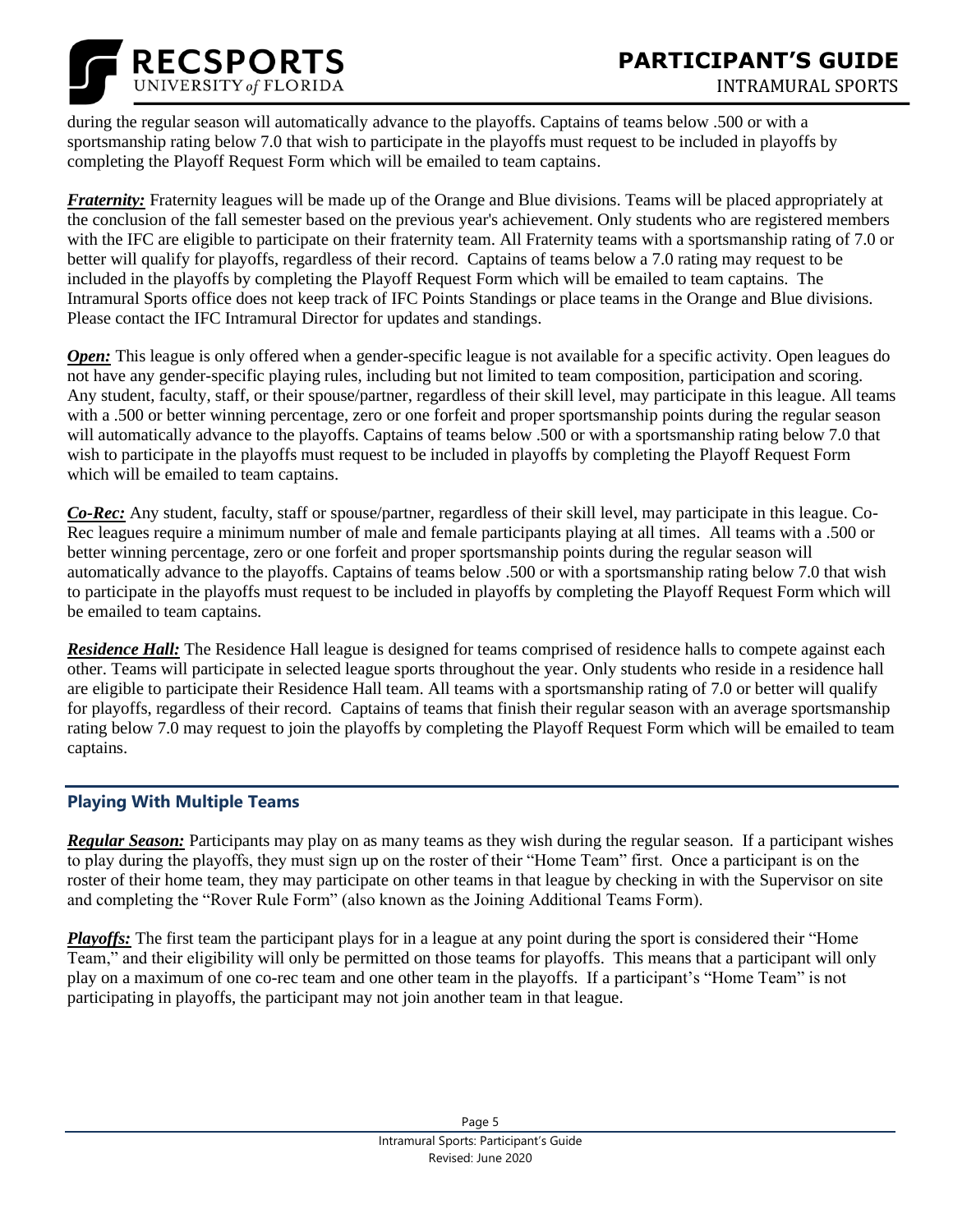

# **Special Olympics Unified League**

The Special Olympics Unified league consists of UF students participating with Special Olympics athletes from the Gainesville community. Because of the unique experiential learning opportunity this league provides, participants may play on a Special Olympics Unified team as well as a co-rec and an additional team in sports where this league is offered. These leagues will be categorized as "Unified". All teams with a sportsmanship rating of 7.0 or better will qualify for playoffs, regardless of their record.

#### <span id="page-5-0"></span>**TIMES OF PLAY**

| Intramural sports normally run during the following times: |                        |
|------------------------------------------------------------|------------------------|
| Monday - Thursday                                          | $4:00p.m. - 12:00a.m.$ |
| Sunday                                                     | $3:00p.m. - 10:00p.m.$ |

 $\triangleright$  These times are subject to change. Intramural Sports reserves the right, due to facility or time constraints, to reduce the number of teams involved in post-season play, or change the format of the tournament.

#### <span id="page-5-1"></span>**ELIGIBILITY**

All individuals who meet the eligibility requirements for participation in the intramural sports program are eligible and encouraged to participate. Individuals may participate in accordance with their personal gender identity and expression in good faith. Participants should bring their own Gator 1 Card or government-issued photo identification to sign in. It is the responsibility of the team captain to ascertain the eligibility of his/her players prior to game time.

The following individuals are eligible to participate in Intramural Sports activities:

#### **Intramural Sports held inside Southwest Recreation Center, Student Recreation and Fitness Center**

- **Students** 
	- a. Currently enrolled, Activity & Service fee-paying students
	- b. Professional Students (Vet Med, Dental, Medicine, Public Health, PT, Pharmacy)
	- c. \*\*Non-Fee paying students, including but not limited to: Innovation Academy, PaCE, Gator Engineering, Gator Design & Construction
- \*Spouses/partners of:
	- a. Currently enrolled, activity-fee paying students
	- b. Non-Fee paying students, including but not limited to: Innovation Academy, PaCE, Gator Engineering, Gator Design & Construction
	- c. Individuals with a Previously Enrolled membership
	- d. Professional Students (Vet Med, Dental, Medicine, Public Health, PT, Pharmacy)
- Individuals who purchase the Previously Enrolled membership
- \*UF Faculty/Staff and their spouses/partners
- \*Employees and spouses/partners of affiliated university employers including, but not limited to: UFHealth, Shands, UAA, UF Foundation and PK Yonge.
- \*\* Alumni

\*Must purchase a guest pass to enter the facility

\*\*Must purchase a RecSports membership to participate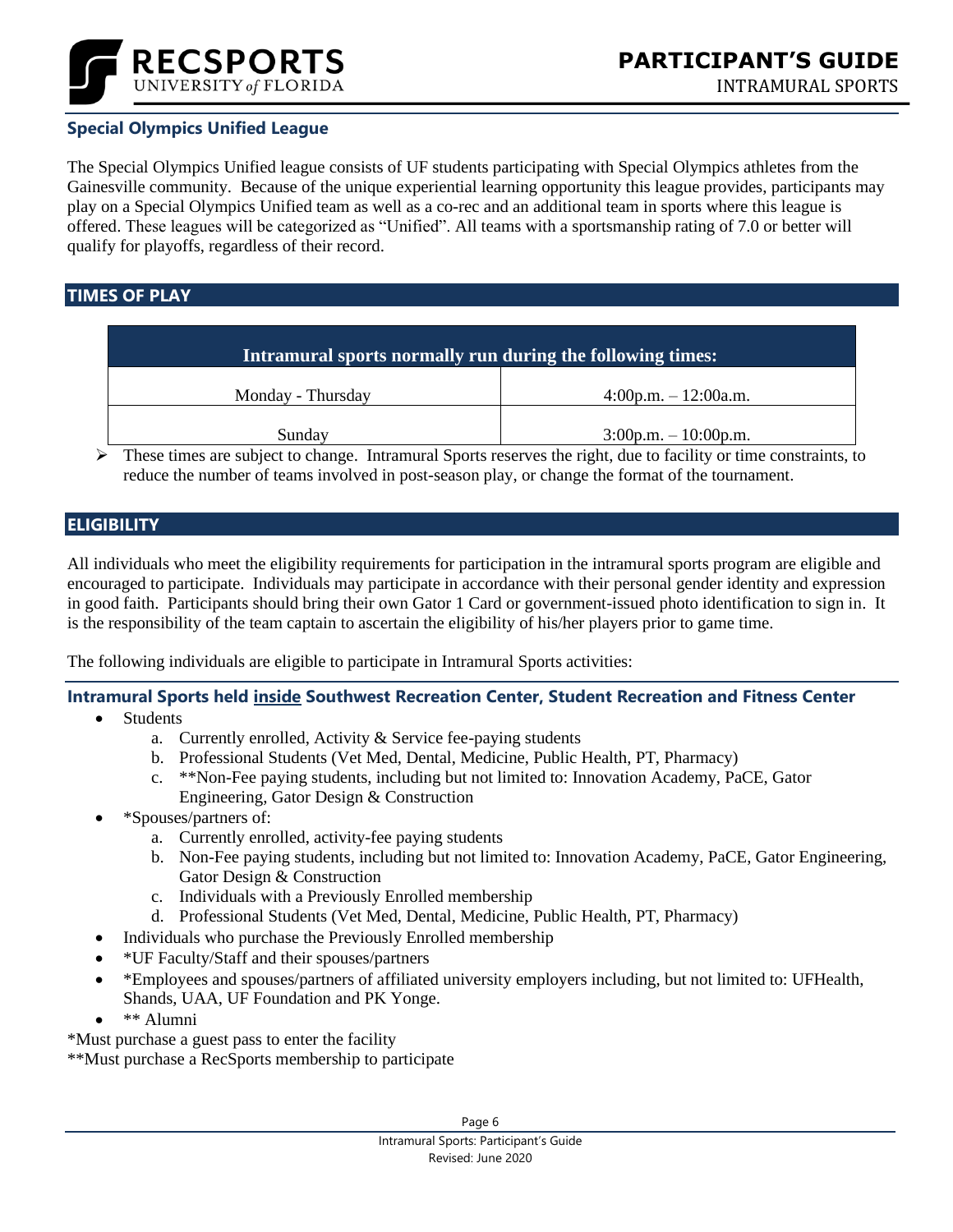



# **Intramural Sports held outside Southwest Recreation Center (Fields, Softball Complex, UVS Field) or inside Broward Outdoor Recreation Complex**

- 1. Students
	- a. Currently enrolled Activity & Service fee-paying students
	- b. Professional Students (Vet Med, Dental, Medicine, Public Health, PT, Pharmacy)
	- c. \*\*Non-Fee paying students, including but not limited to: Innovation Academy, PaCE, Gator Engineering, Gator Design & Construction
- 2. Spouses/partners of:
	- a. Currently enrolled, activity-fee paying students
	- b. Non-Fee paying students, including but not limited to: Innovation Academy, PaCE, Gator Engineering, Gator Design & Construction
	- c. Individuals with a Previously Enrolled membership
	- d. Professional Students (Vet Med, Dental, Medicine, Public Health, PT, Pharmacy)
- 3. Individuals who purchase the Previously Enrolled membership
- 4. UF Faculty/Staff and their spouses/partners
- 5. Employees and spouses/partners of affiliated university employers including, but not limited to: UFHealth, Shands UAA, UF Foundation and PK Yonge.
- 6. \*\* Alumni

\*\*Must purchase a RecSports membership to participate

Faculty, Staff, Spouses and Partners will need to contact Keegan Ashbee, Assistant Director for Sport Programs [\(kashbee@ufsa.ufl.edu\)](mailto:kashbee@ufsa.ufl.edu) no later than 5pm the business day before they wish to participate for the first time so the user account profile can be created. Supervisors on site will be unable to create accounts for these individuals, thus prohibiting them from participating. This step must only be taken before the first participation in Intramural Sports.

# **Olympic & Professional Athletes**

An athlete will be deemed a "professional" if at any point they were given financial compensation for participating on a team in a professional or semi-professional league. Examples include, but are not limited to: NFL, AFL, CFL, MLB, NHL, NBA, WNBA, MLS, Pro Beach Volleyball circuit or PGA/Web.Com Tour. Olympic athletes are considered individuals who competed for their country in the Olympics or World Championships, but not the Olympic trials.

Current/former Olympic and professional athletes are eligible to participate in their related sport once three years have passed from the date the person last appeared on a professional or Olympic roster. Once this timeframe has passed, said athlete may participate in their related sport, though a maximum of one of these athletes is allowed on a roster. In order to protest the eligibility of a said "Professional/Olympic" athlete, the protesting team must provide the name of the individual in question and a copy of the Professional/Olympic team roster.

#### **Collegiate & Sport Club Athletes**

Present scholarship athletes and walk-ons are not eligible in their related sport until the following academic year (beginning Summer B) after they have quit the team or their eligibility has expired. These players will be considered ineligible if they are participating/practicing with the team during their NCAA sanctioned semester.

For the purpose of determining Intramural Sports eligibility in their related sport, "current sport club members" are defined as individuals who have participated in any team practice or traveled to any sport club event to participate with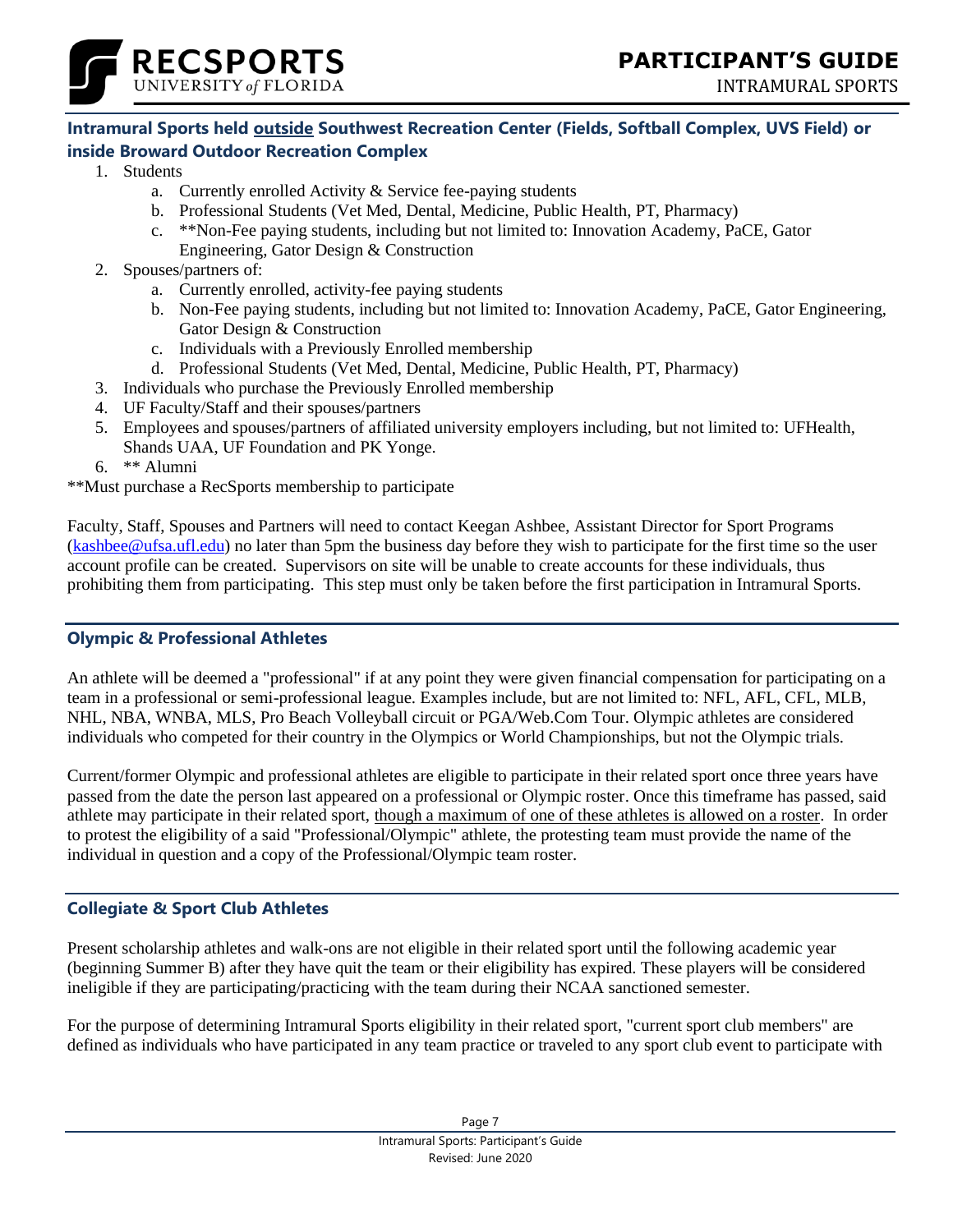

said club. "Current sport club members" will retain their sport club status for 12 consecutive months after their last participation in a sport club practice or traveling event.

For the purpose of determining Intramural Sports eligibility in their related sport, "former collegiate varsity athlete" is defined as individuals who participated with a collegiate varsity team in said related sport within three (3) academic years (academic years begin in Summer B and end in Summer A). Walk-ons and scholarship athletes are considered as "former collegiate varsity athletes" starting the academic year after they are no longer involved with the varsity team.

Current practice team players, former collegiate varsity athletes and current sport club members may participate in their related sport. In sports with less than four players on the field/court, a team may have only one (1) of the above players (regardless of gender) on their entire roster. In sports with five or six players on the field/court, teams may have a maximum of 2 (regardless of gender) players per team roster. In sports with seven or more players on the field/court, teams may have a maximum of 3 (total of the above regardless of gender) players per team roster. If a team has an Olympic/Professional athlete, as defined in the "Olympic & Professional Athlete" section above, that player counts toward the number of allowed athletes discussed in this section.

#### **Sport Clubs whose athletes are found in violation of this policy will be subject to further disciplinary action from the Sport Club Council.**

For example, a former NCAA varsity softball player that played softball in the 2016-2017 academic year would be considered a "former collegiate varsity athlete" until the conclusion of Summer A 2020. Questions concerning sport club player eligibility should be directed to [Jbroska@ufsa.ufl.edu.](mailto:Jbroska@ufsa.ufl.edu)

|                                | THE COLLEGIATE, SPORT CLUB AND OLYMPIC ELIGIBILITY RULE APPLIES TO THE |  |  |  |
|--------------------------------|------------------------------------------------------------------------|--|--|--|
| <b>FOLLOWING SPORTS:</b>       |                                                                        |  |  |  |
| <b>Club Soccer Teams</b>       | Indoor & Outdoor Soccer                                                |  |  |  |
| Club Volleyball Teams          | Indoor and Sand Volleyball, Wallyball, Sitting VB                      |  |  |  |
| Club Baseball & Softball Teams | Softball                                                               |  |  |  |
| Club Ultimate Team             | Ultimate Frisbee, Kan Jam <sup>®</sup>                                 |  |  |  |
| Football                       | All Flag Football                                                      |  |  |  |
| Basketball                     | All Basketball                                                         |  |  |  |
| Club Water Polo Team           | Inner tube Water Polo                                                  |  |  |  |
| Club Cricket                   | Cricket                                                                |  |  |  |
| Club Golf                      | Golf Scramble                                                          |  |  |  |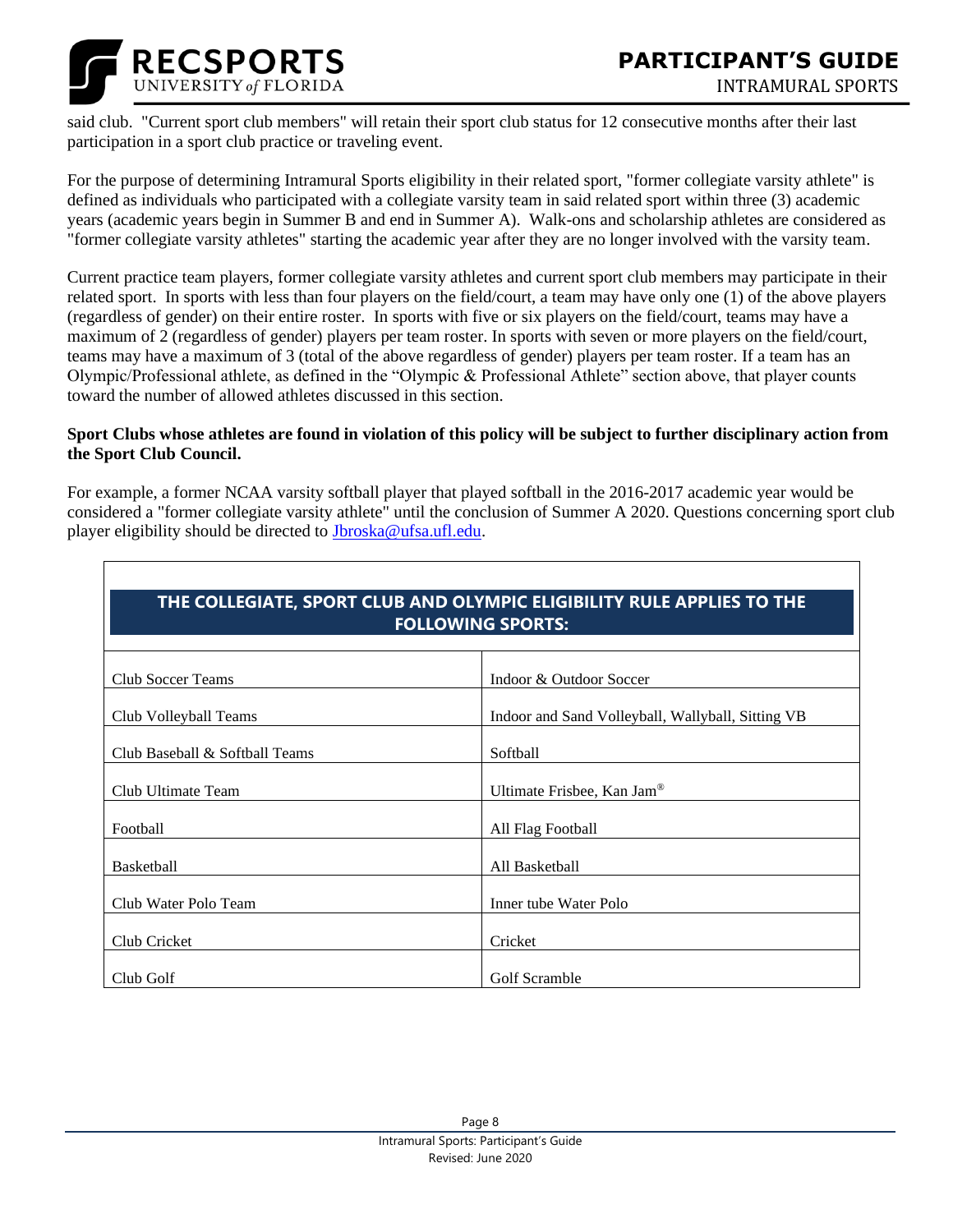

# <span id="page-8-0"></span>**IMPROPER USE OF IDENTIFICATION**

If a Sport Programs Supervisor determines that an individual is attempting to check-in with false identification in order to participate in an Intramural Sports contest, the ID will be confiscated and that individual will not be allowed to play. The individual will be ejected and asked to show proper identification. If the individual refuses or fails to show proper identification or cooperate fully with the supervisor on site, the team captain may also be ejected from the contest. If a captain is ejected due to a participant not providing proper identification, the captain will have the right to remove that player from his/her roster for the remainder of the semester. If the Supervisor determines that the team captain was aware of the individual's use of improper identification, then that team may default their game and be subject to removal from the league. Any individual caught trying to check-in with an ID that is not their own has jeopardized themselves and the owner of the ID to disciplinary action by the university.

#### **Rightful Owner**

If the rightful owner of a confiscated ID wishes to retrieve their ID the same evening it was confiscated, they may do so at the site it was taken by simply showing their Gator 1 ID or government issued identification to the Sport Programs Supervisor to prove that the ID is being returned to the correct person. Otherwise, the individual may pick up his/her ID at the Intramural Sports office inside the Southwest Recreation Center beginning at 9 a.m. the business day following said confiscation. The owner must speak to a Sport Programs Coordinator or Assistant Director to retrieve the ID as well as provide proper identification to verify his/her identity. ID's not retrieved by the rightful owner will be returned to the Gator 1 Card office or University Police Department approximately every two weeks.

#### <span id="page-8-1"></span>**ROSTER CHANGES**

A player may be dropped from a roster one time only, during the regular season so long as they have only signed in to participate in one game with the team from which they are looking to be dropped. The player who wishes to be dropped from a team must email the league coordinator in charge of that particular activity by 4:30 p.m. on the last day of the regular season for that sport. No roster drops will be allowed after this time. Once a player has followed the proper drop procedures, he/she is eligible to join one other team for the remainder of the activity.

#### **Intramural Roster Additions**

Players who have not played on any Intramural Sports team in a league, who are also eligible to play in that league, may be added to a team roster at any time. Instructions for adding players to team rosters are provided on the Intramural Sports website. Additionally, new participants may bring their Gator 1 Card to the game site, sign in with the Sport Programs Supervisor and agree to the participant waiver. Those participants choosing to sign-in at the game site for the first time must log in to **RSconnect** and complete the waiver prior to future participation.

#### **Injury Reserve**

This policy specifically applies to players who are classified as current sport club or former collegiate varsity players. A player may be removed from a roster if he/she is injured and cannot participate in Intramural Sports contests for the remainder of the semester. To be removed from the roster, the player must email the league coordinator and inform them of their inability to participate for the rest of the semester. This cannot be done at the game site. The injured player will not be allowed to play ANY Intramural Sports events until the following semester of play. Once a player follows the proper injury drop procedure, he/she may be replaced on the team's roster with one eligible player that has not played on any team in that team's league (Men's, Women's, Co-Rec, etc.).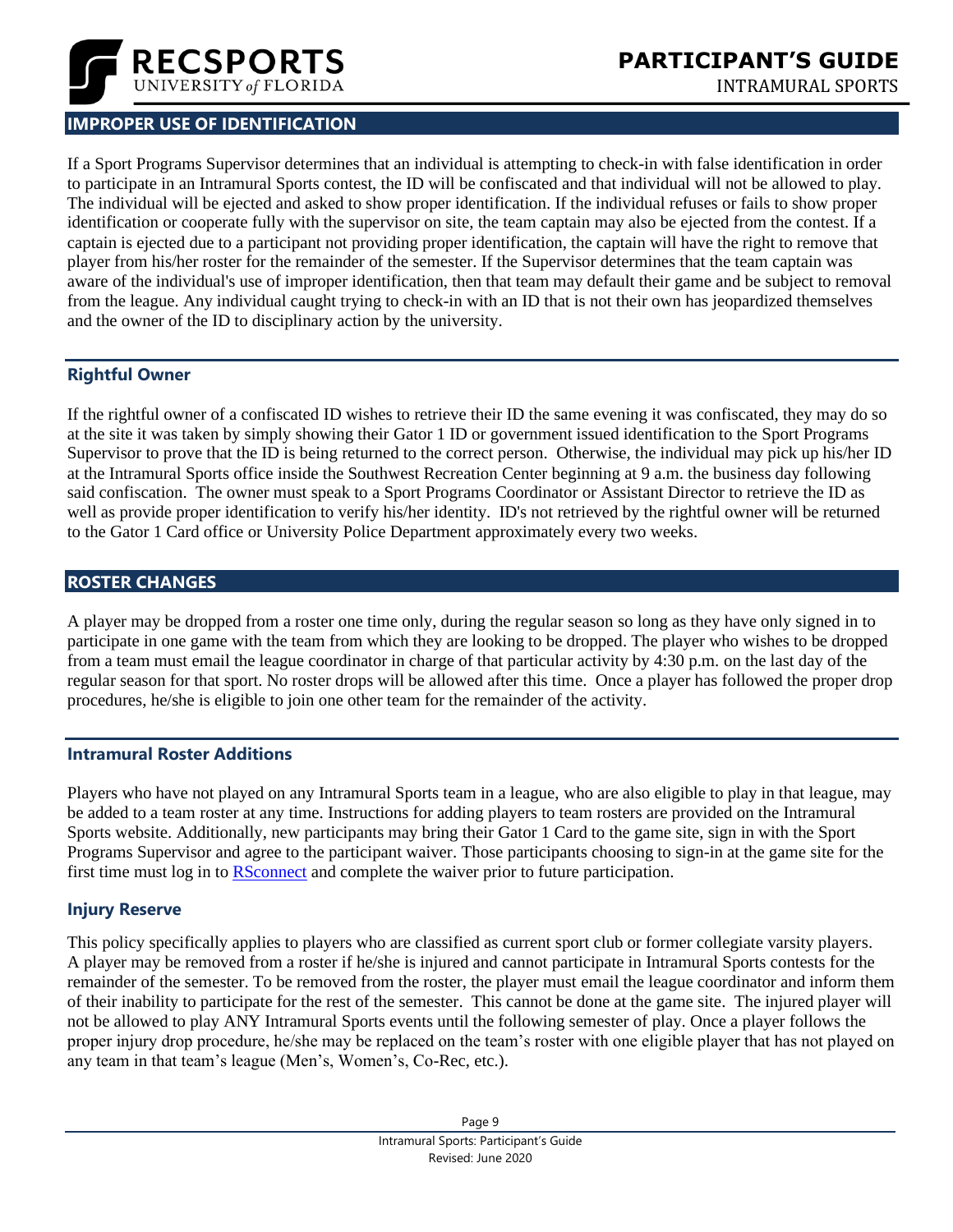

# <span id="page-9-0"></span>**DEFAULTS**

A default is a game that is not played and is recorded as a loss but is not considered a forfeit. A team may receive a onetime default if they are unable to attend a game. The team captain must complete the default process no later than 6 hours prior to the scheduled start of the contest. Submitting a default past the deadline will be treated as a forfeit. Once the default has been submitted by the team captain, the request cannot be overturned. Teams are not permitted to default at the game site, nor are teams permitted to default a second time. Weekend/1-day tournaments may utilize alternative default policies; those policies, if different, will be explained within the rules of that specific event/tournament.

• If a default has occurred, the teams involved may still use the site to practice until 15 minutes prior to the next contest; however, Intramural Sports staff are not permitted to officiate any practice, scrimmage or contest the teams choose to participate in during that time.

#### <span id="page-9-1"></span>**FORFEITS**

An individual or team registering for a league or tournament enters into an agreement with Intramural Sports. Intramural Sports administers the events and provides staffing for said events. Participants must fulfill their obligation by being prepared to play at their scheduled game time, ensuring all teammates are properly checked in and complying with all rules of play. Once a team has registered for an event and the registration deadline has passed, a team wishing to be removed from the event will be subject to a forfeit and forfeit charge. To avoid risking a forfeit, teams should arrive to the game site at least 15 minutes prior to game time.

#### **Ten-Minute Rule**

A team forfeits when they fail to have any players legally signed in and properly attired to play at the scheduled game time. If a team has less than the minimum number of players, but at least one person legally signed in and properly attired to play, a team will be given ten minutes from scheduled game time to reach the minimum number of players needed to begin a contest. Participants will not be given warm-up time for showing up after scheduled game time, and will be assessed the point penalty stated below.

| The minimum number of required players ten minutes after<br>scheduled game time (Must meet Co-Rec requirements) is as<br>follows: |                          | <b>Point Penalty for team</b><br>utilizing ten minute rule. |
|-----------------------------------------------------------------------------------------------------------------------------------|--------------------------|-------------------------------------------------------------|
| Softball                                                                                                                          | 8 Players                | $2-0$                                                       |
| Kickball                                                                                                                          | 6 Players                | $2-0$                                                       |
| <b>Outdoor Soccer</b>                                                                                                             | 5 players (6 for Co-Rec) | 1-0 $(2-0$ for Co-Rec)                                      |
| <b>Indoor Soccer</b>                                                                                                              | 4 players                | $1-0$ (2-0 for Co-Rec)                                      |
| 7-on-7 Flag Football                                                                                                              | 4 players (5 for Co-Rec) | $7-0$ (8-0 for Co-Rec)                                      |
| <b>Ultimate Frisbee</b>                                                                                                           | 4 players                | $1-0$                                                       |
| Dodgeball                                                                                                                         | 4 players                | 1-Player Penalty in Game 1                                  |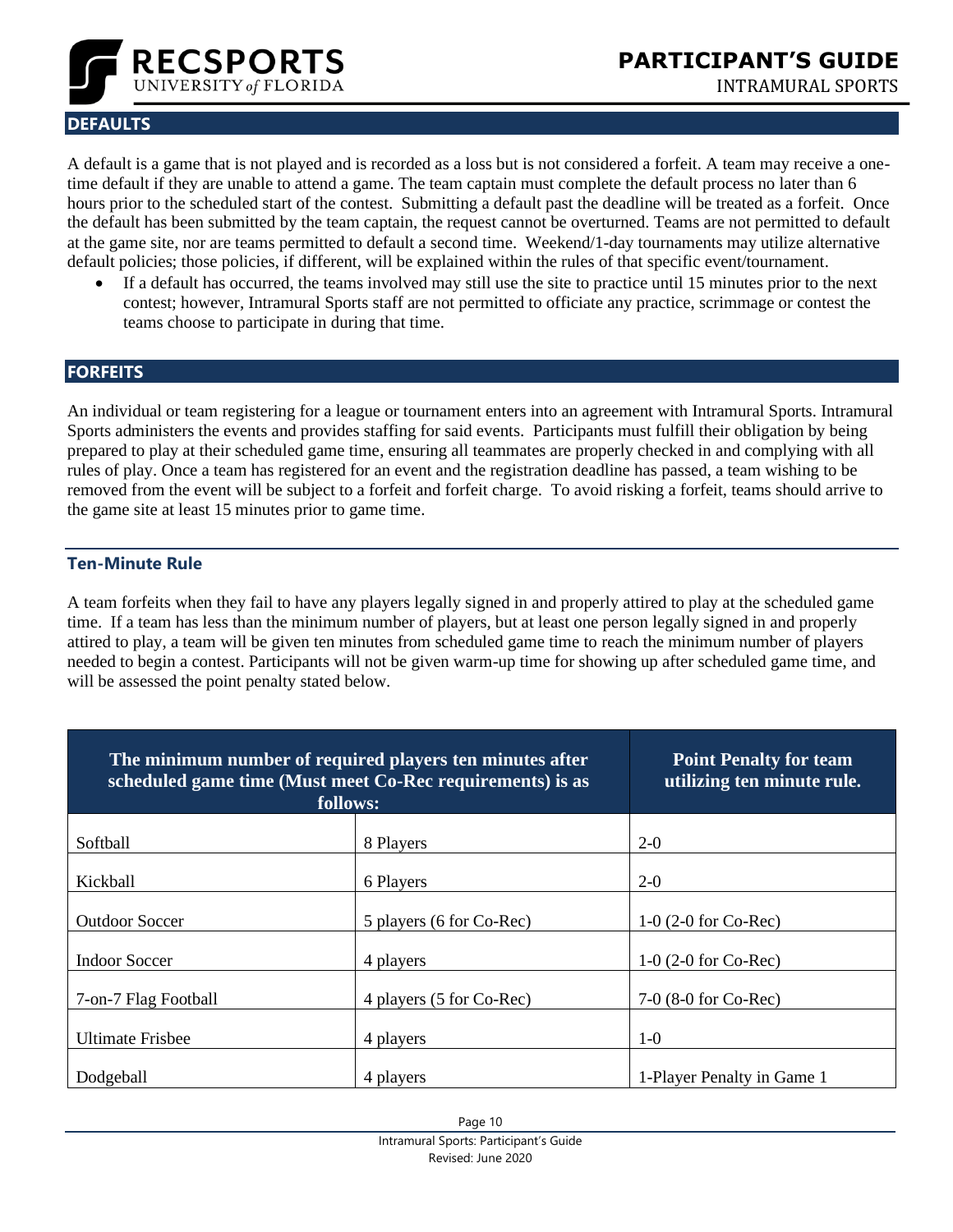

**FOCUS GROUPS** INTRAMURAL SPORTS

| 5-on-5 Basketball            | 3 players (4 for Co-Rec) | $7-0$ (8-0 for Co-Rec)  |
|------------------------------|--------------------------|-------------------------|
| Indoor Volleyball            | 4 players                | 5-0 for First Set Only  |
| 4-on-4 Flag Football         | 3 players                | $7-0$ (8-0 for Co-Rec)  |
| Sand Volleyball              | 3 players                | 5-0 for First Set Only  |
| Team Tennis/Team Racquetball | 3 players                | 1-0 In All Matches      |
| 3-on-3 Basketball            | 2 players                | $3-0$                   |
| Cornhole League              | 2 players                | 5-0 for First Game Only |

In cases of other events that are not listed in the above sections, forfeit rules will be discussed within the rules of said event or via e-mail from the league coordinator or tournament director.

Except for dodgeball, a team will automatically be removed from the league and assessed a forfeit charge if it forfeits a second contest. In dodgeball, a team will be removed and charged for forfeiting in two separate days of play.

 $\triangleright$  If a forfeit has occurred, the teams involved may still use the site to practice until 15 minutes prior to the next contest; however, Intramural Sports staff are not permitted to officiate any practice, scrimmage or contest the teams participate in during that time.

#### <span id="page-10-0"></span>**FORFEIT CHARGE**

The forfeit charge is designed to stabilize our leagues, reduce the number of forfeits by holding team captains accountable for committing to participate in our program and recuperate staffing funds used during forfeited contests. A team captain is assuming responsibility for that team and agrees that if the team forfeits a second scheduled game/contest in the listed sport(s), the captain will be assessed a \$30 forfeit charge along with the team's removal from the league sport or event. Once a team has registered for an event and the registration deadline has passed, a team wishing to be removed from the event will be subject to a forfeit and forfeit charge. A forfeit charge will be assessed in the following league sports and events:

- ➢ Summer B: Basketball, Flag Football, Indoor Soccer, Sand Volleyball, Softball, Ultimate Frisbee
- ➢ Fall: Basketball, Bowling, Flag Football, Kickball, Soccer (Indoor), Team Tennis, Ultimate Frisbee, Volleyball, Cricket, Wheelchair Basketball
- ➢ Spring: Basketball, Dodgeball, Flag Football, Sand Volleyball, Soccer, Softball, Team Racquetball, Team Handball, Wiffleball, Battleship
- ➢ Summer A: Basketball, Dodgeball, Indoor Soccer, Kickball,

A captain whose team forfeits its first contest in a sport should receive notification informing the captain of its forfeit, and reminding them that a second forfeit will result in removal from the league/event and a charge being assessed. This charge will be placed on the captain's UF account approximately 48 hours after said forfeit unless an appeal is filed (see procedure below) and must be paid through the One.UF website or Criser Hall for the hold to be released (it takes approximately 1-2 business days after a forfeit for the charge to show up on a captain's record).

Intramural Sports recognizes that there are extenuating circumstances which may arise that can cause a team to not have enough players to play a contest. These circumstances include, but are not limited to: accidents, family emergencies and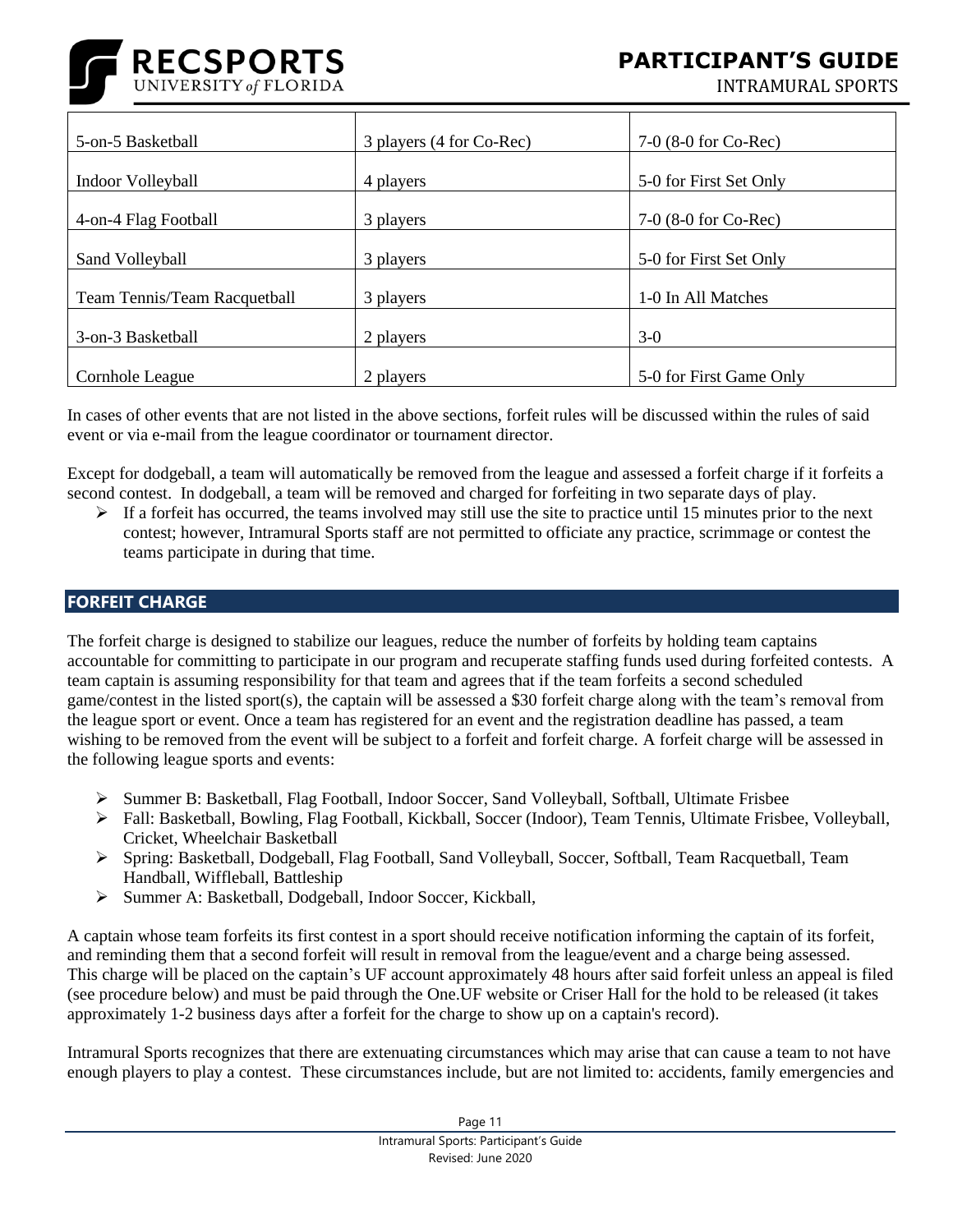

**PARTICIPANT'S GUIDE**

**FOCUS GROUPS** INTRAMURAL SPORTS

other unforeseen incidents. Parking issues, work and class conflicts/tests are not considered extenuating circumstances. Captains must appeal their forfeit charge within 48 hours of their forfeit by e-mailing [Jbroska@ufsa.ufl.edu](mailto:Jbroska@ufsa.ufl.edu) and providing the reason for said appeal. Appeals may take 1-2 days to be reviewed and captains will be notified of the decision once it is made. Appeals for first-time forfeits in a sport will not be heard, as they do not carry a forfeit charge along with said forfeit.

#### <span id="page-11-0"></span>**CANCELLATIONS/RESCHEDULING/GAME DELAY POLICIES**

During inclement weather, the Sport Programs Supervisor, Athletic Trainer, Sport Programs administrative staff or Department of Recreational Sports staff at the site can cancel games. Staff will make every reasonable effort to inform teams of cancellations, such as utilizing e-mail, the RecSports website, the RecSports Rainout Line (352-200-2779) and through the "Rainout Line" app (download application and search "UF RecSports" for instant updates). In some cases we will call team captains, though due to the number of teams playing per night this is not always possible. Do not assume the game will be canceled, as weather is very unpredictable. Canceled games during the regular season will not be rescheduled (unless unusual weather circumstances occur frequently during the semester), and both teams will receive seven sportsmanship points. Playoff games that are canceled will be rescheduled as soon as possible.

#### **Reschedules**

Due to various factors in the Fall and Spring semester, a team's regular season games and first playoff game will not be rescheduled for any reason other than weather or facility issues (summer policies are discussed prior to the beginning of the playoffs). Other playoff games may be rescheduled at the discretion of the league coordinator. Please contact the league coordinator for the sport in question at least 48 hours prior to the scheduled contest for more information on possible rescheduling options.

#### **Game Delay Policy**

Intramural Sports understands that there are cases where players may be competing in a game at one site and be running late to a game at another site. If a team does not have the usual (not minimum) number of players to start a contest, the game start may be delayed in order for the participant(s) to arrive. Participants or teams seeking a game delay should inform the Intramural Sports Supervisor of the situation by halftime of the current game and ask the supervisor to call the other site and relay the information to that Intramural Sports Supervisor.

#### <span id="page-11-1"></span>**LIGHTNING POLICIES**

The Intramural Sports Lightning Policy is based on the Weather Sentry online monitoring system. Games will be postponed if the system detects lightning within a twelve mile radius. All participants must leave the playing area and seek shelter until the supervisors deem the area safe for play. Games will resume once the area has been cleared according to the Weather Sentry system. For information regarding when games become official, please check the individual sport rules listed on the website.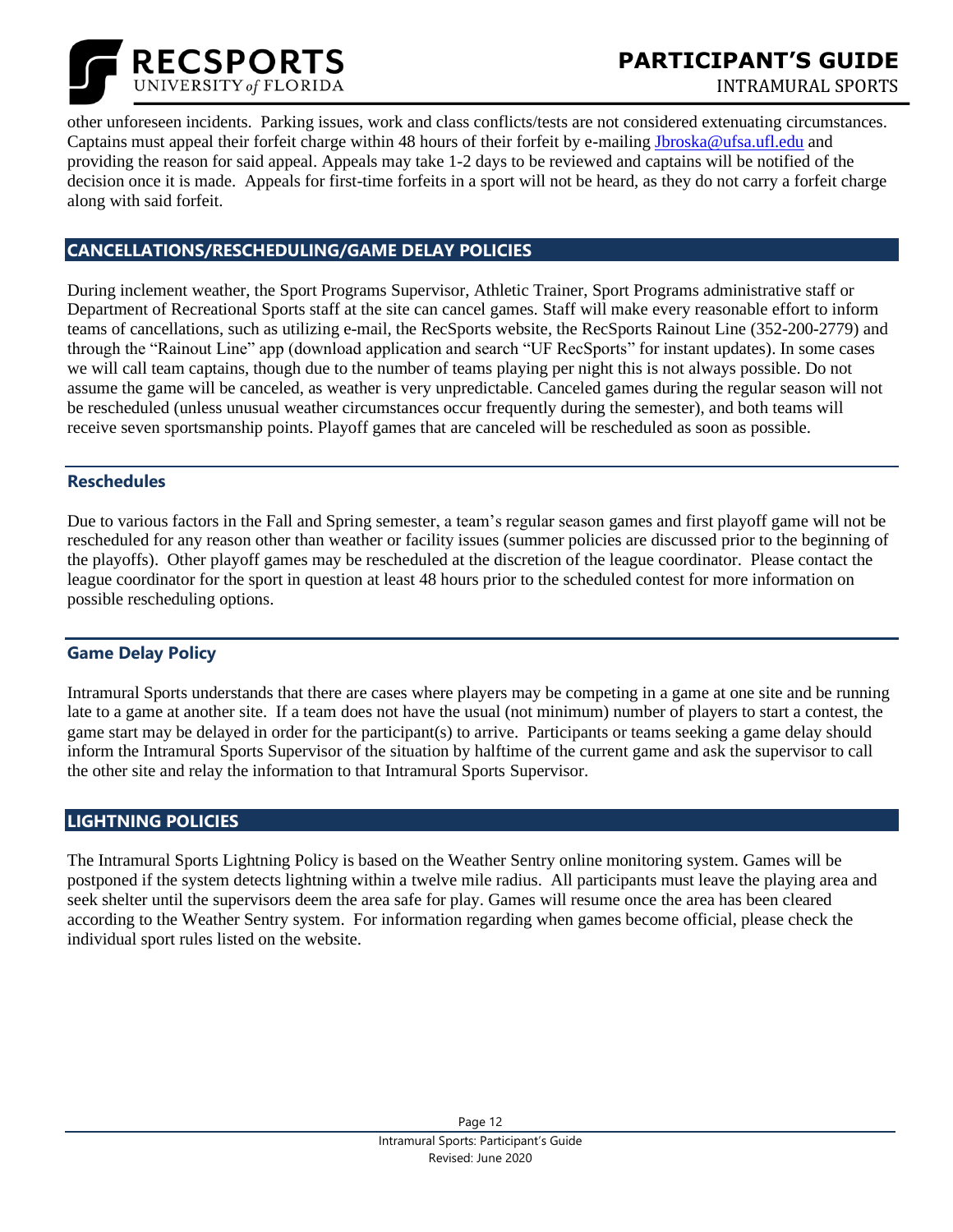

# <span id="page-12-0"></span>**T-SHIRT POLICY/UNIFORM GUIDELINE**

Matching colored team shirts will be required in all variations of basketball, soccer, ultimate frisbee, flag football, and certain special events. The sport of soccer requires each goalie to have a different color shirt than his/her teammates and opponents, and soccer teams/goalies may not wear gold-colored shirts. One or two-digit numbers are required in basketball on the front or back of the shirt and must be at least 3 inches tall.

Teams will have the opportunity to select a team color during the sign up process of the sport. White, gray and other colors that could be perceived as white or gray will not be permitted (teams may not select yellow in any soccer league). The team is required to have all players wear that same shade of color to every game. All teams will also be required to bring an alternate white jersey to each game. Prior to game time the Sport Programs Supervisor, in conjunction with the game officials, will determine if a conflict exists regarding jersey colors. The team in violation of the policy will be asked to wear their alternate white jerseys. In the event they do not have an alternate white jersey and cannot field the minimum number of players for that sport, that team will forfeit. If two teams are wearing the same jersey color and both teams have alternate white jerseys, a coin flip will determine which team wears the alternate jersey. If both teams do not have alternate jerseys, teams must work together to ensure that the game is played. If neither team has their alternate white jerseys, thus causing a game to not be played, both teams will forfeit their contest. Teams may check out matching pinnies at the SWRC Equipment Checkout Desk.

Intramural Sports recognizes that there are cases in which T-shirt colors will not match exactly. We are striving to ensure that participants are able to play while maintaining the integrity of the game. The Supervisor has the discretion to allow a participant to play when their T-shirt shade is close to the same color as their teammates but does not exactly match their teammates. Teams will be reminded that they must always bring their alternate jersey to ensure their ability to play.

#### <span id="page-12-1"></span>**PROTESTS**

Only protests based on questions of player eligibility and rule interpretation, when the misinterpretation affects the outcome of the game, will be accepted. Protests which challenge the accuracy of a judgment call made by the officials or Supervisors will not be accepted. The team captain must make any protest involving rule interpretation to the Intramural Sports Supervisor at the time of which the incident in question occurs. Once a situation has passed, however, it is no longer subject to change or protest.

Any team protesting eligibility must provide the player(s) in question's full name. During the regular season, any team found to be using an ineligible player will default all games which that individual played and be subject to removal from the league. All regular season protests must be filed before the final record deadline, which is 4:30 p.m. of the day following the end of the regular season. In the playoffs, if an eligibility protest is found valid, the protesting team advances, but the previous rounds remain the same. During the playoffs, any team protesting the eligibility of a player must do so by noon of the next business day to allow the Sport Programs Staff adequate time to determine the validity of the protest. If their next playoff game is that same day, the protest must be turned in immediately following the protested game. Teams may be randomly screened for ineligible players by the Sport Programs Staff without a protest being filed. In cases where a team chooses to protest eligibility at any point after a championship contest has begun, and the protest is upheld, the specific league will not declare a champion, no championship game will be rescheduled and no t-shirts will be awarded.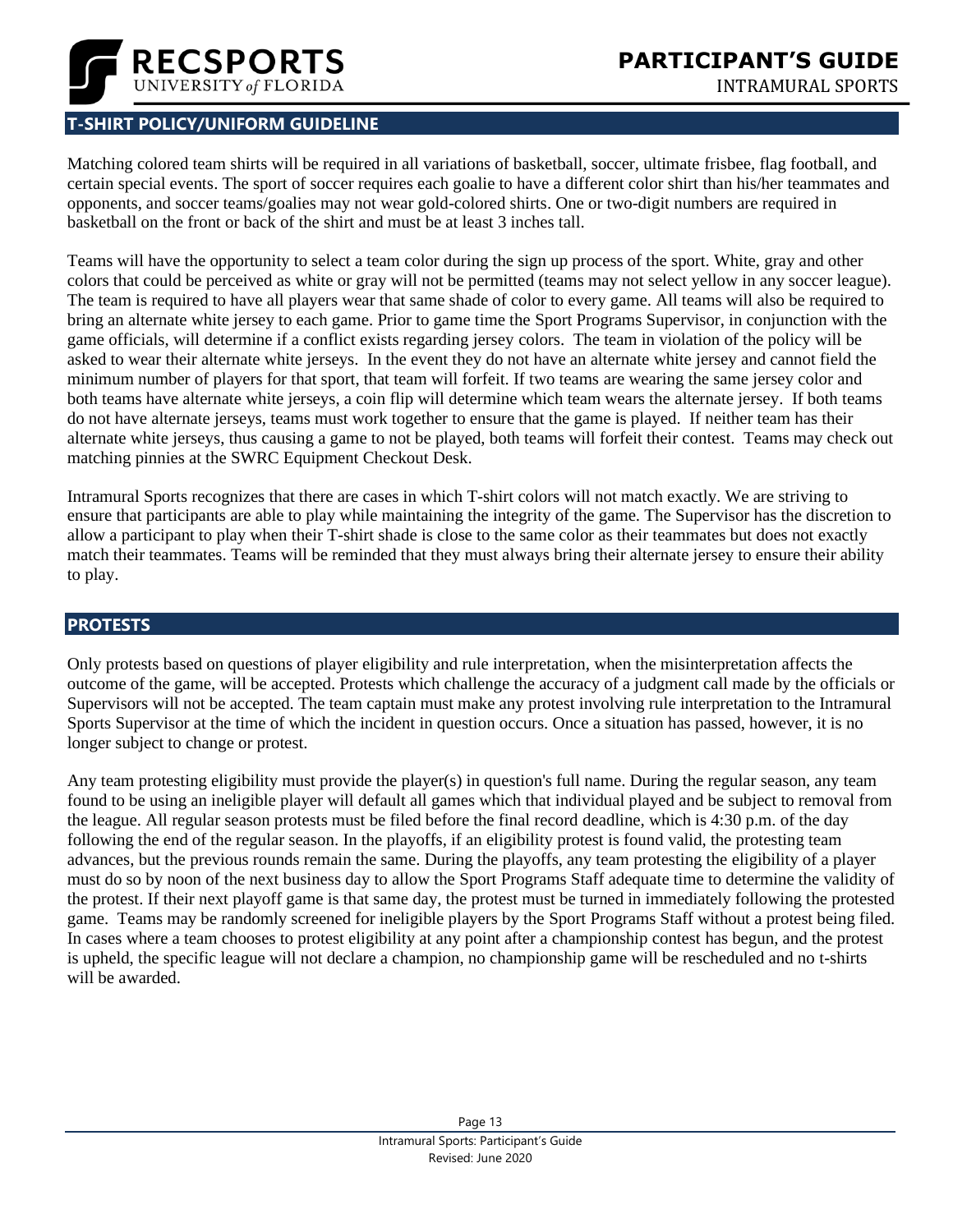

# <span id="page-13-0"></span>**APPEALS**

Decisions on participant suspensions made by the Sport Programs administrative staff may be appealed to the Associate Director of Sport Programs within one business day of the suspension. Appeals will take 1-2 weeks to be heard. During the appeals process the individual(s) involved will not be allowed to participate until a final decision has been determined. In cases involving a suspension of longer than 30 days, appeals may not be filed until one-half of the suspension has been served.

Appeals on participant suspensions will only be heard for the following reasons:

- 1. Additional information provided not available at time of suspension meeting.
- 2. Suspension length not consistent with guidelines.
- ➢ Appeals concerning forfeit charges are explained in the "Forfeit Charge" section of the Participant's Guide.

# <span id="page-13-1"></span>**EJECTIONS**

Intramural Sports reserves the right to eject any individual, team or spectator who interrupts the flow of a game in any manner. Players do not have to accumulate the required number of infractions to be ejected. Players may be ejected before, during or after any contest and ejections can be made by any official on the contest or any Sport Programs Supervisor or professional/administrative staff. The jurisdiction of staff begins when the participant/spectator enters the visual confines of the field/court and ends when the involved persons leave the facility in which the contest is being held and the visual confines of the playing area. Any ejected player(s) must leave the playing area and facility immediately. If the player refuses to leave within a reasonable time, the game will be defaulted. Captains must assist staff with retrieving the ejected participant's identification. Ejected players are ineligible to participate in all Intramural Sports activities until they meet with the Sport Programs administrative staff and any subsequent suspension has been served. The player must e-mail or call the Sport Programs administrative staff and schedule an appointment to seek reinstatement. Repeated unsportsmanlike issues will be monitored by the Sport Programs staff and participants demonstrating a pattern of unsportsmanlike behavior are subject to suspension from all Intramural Sports activities.

# <span id="page-13-2"></span>**INJURIES**

Participation in Intramural Sports activities is completely voluntary. These activities intrinsically involve risks of physical injury greater than those encountered in daily life, and by taking part in sports and other activities, participants acknowledge and assume risks inherent therein. Intramural Sports does not carry accident or injury insurance to cover participants in sports activities. Therefore, all students are strongly urged to purchase health insurance before participating in any activity.

#### **Return to Play**

Any participant that sustains an injury where the Athletic Trainer feels a physician's referral is necessary, including concussions, assumes the responsibility to obtain the physician's medical clearance prior to returning to participation. The Athletic Trainer will document any referral they make on the Injury Report Form and it will be the responsibility of the participant to ensure they follow all Athletic Trainer recommendations. Any player who requires a physician's referral will be personally responsible for ensuring all return to play criteria set out by the physician (or other certified medical professional) are met before resuming participation in any of the RecSports programs or facilities.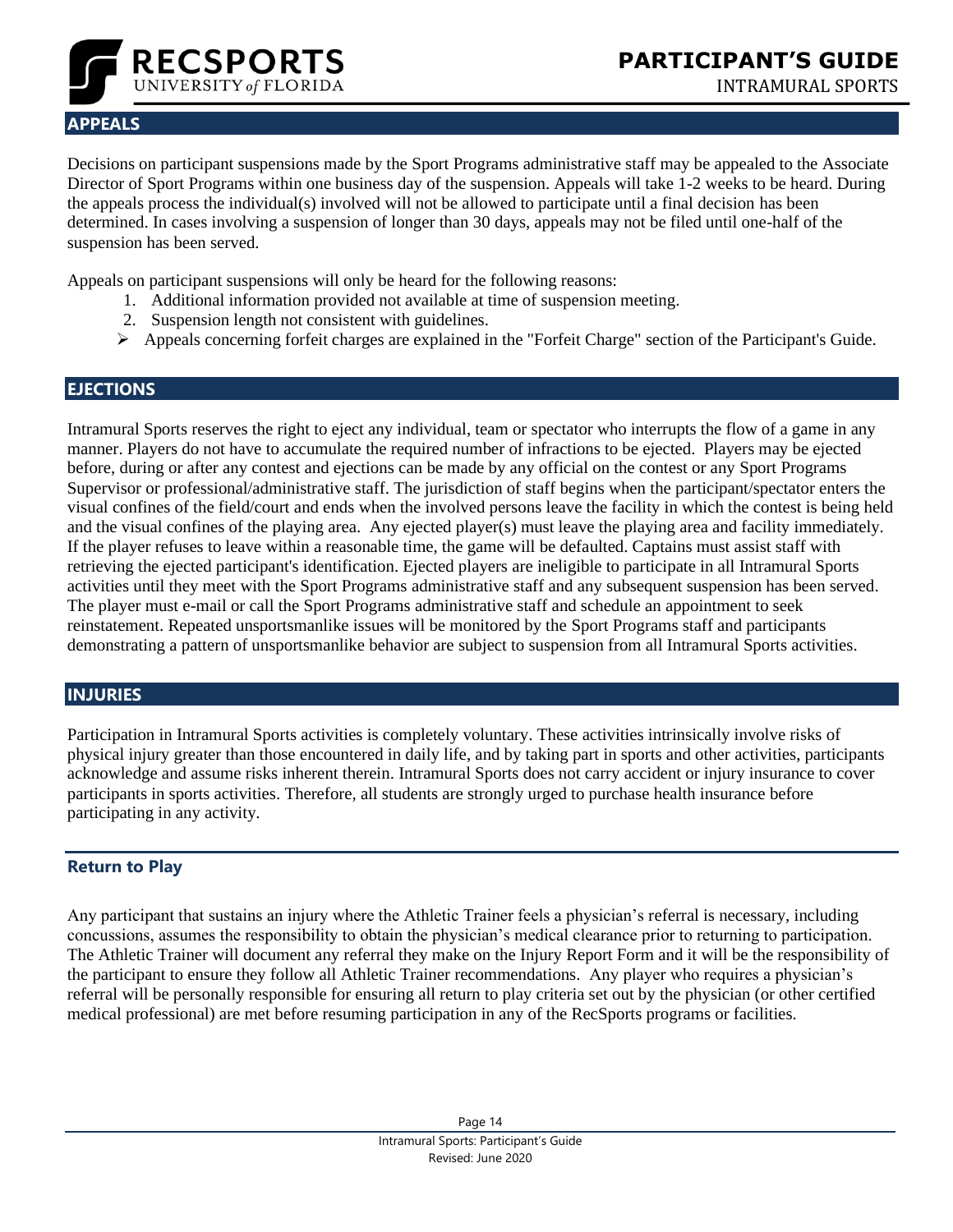

# **Athletic Trainers**

Intramural Sports provides athletic trainers who are available to evaluate injuries, prep participants and provide immediate first aid at most intramural games. Players wishing to be taped must bring their own white tape and arrive at least 30 minutes prior to their game. Should an injury occur, the athletic trainer will treat to the best of their ability and may refer participants for additional medical attention as necessary.

#### <span id="page-14-0"></span>**PLAYING RULES/MERCY RULES**

The rules in all sports are based on national association rules with modifications, when appropriate, to make the activity safe and enjoyable for the players while attempting to maintain the identity of the game. Intramural Sports reserves the right to modify playing rules at any time to meet the best interests of the league. The rules of each sport are available for download on the RecSports website. Sport Programs Supervisors have the authority to rule on items not specifically covered in the rules in cases which the contest officials cannot come to a decision. The supervisor or Sport Programs staff may also assess conduct penalties which the game officials do not call in order to ensure proper safety and sportsmanship, and may default, end games prior to normal conclusion, if deemed necessary. A game becomes official after half of its normal length has been completed.

Many of our leagues have a point differential at which a contest is ended at no penalty, default or forfeit, to either team. This point will not take place until at least half of the game has been completed. A game will be concluded when the mercy rule is reached regardless if both the winning and losing team wish to continue play. Sport Programs staff may end a game prior to its normal completion if the teams are purposefully avoiding reaching the mercy rule.

| The "mercy rules" for each sport are as follows: |                                                                                                                   |  |
|--------------------------------------------------|-------------------------------------------------------------------------------------------------------------------|--|
| Flag Football                                    | 50 point lead at or after halftime, or per NIRSA<br>rules at the 2-minute warning.                                |  |
| 4-on-4 Football                                  | 50 point lead at or after halftime, or per NIRSA<br>rules at the 2-minute warning.                                |  |
| 5-on-5 Basketball                                | 35 point lead at or after halftime, or 20 points<br>at the 2-minute mark.                                         |  |
| Softball/Kickball                                | 12 run lead after 3.5 innings; both teams must<br>bat in said innings if visiting team is ahead.                  |  |
| <b>Indoor/Outdoor Soccer</b>                     | 10 goal lead (20 for Co-Rec) at or after<br>halftime, or 5 goal lead (14 for Co-Rec) with 5<br>minutes remaining. |  |

➢ Sports not listed follow their own specific format and do not have a "Mercy Rule."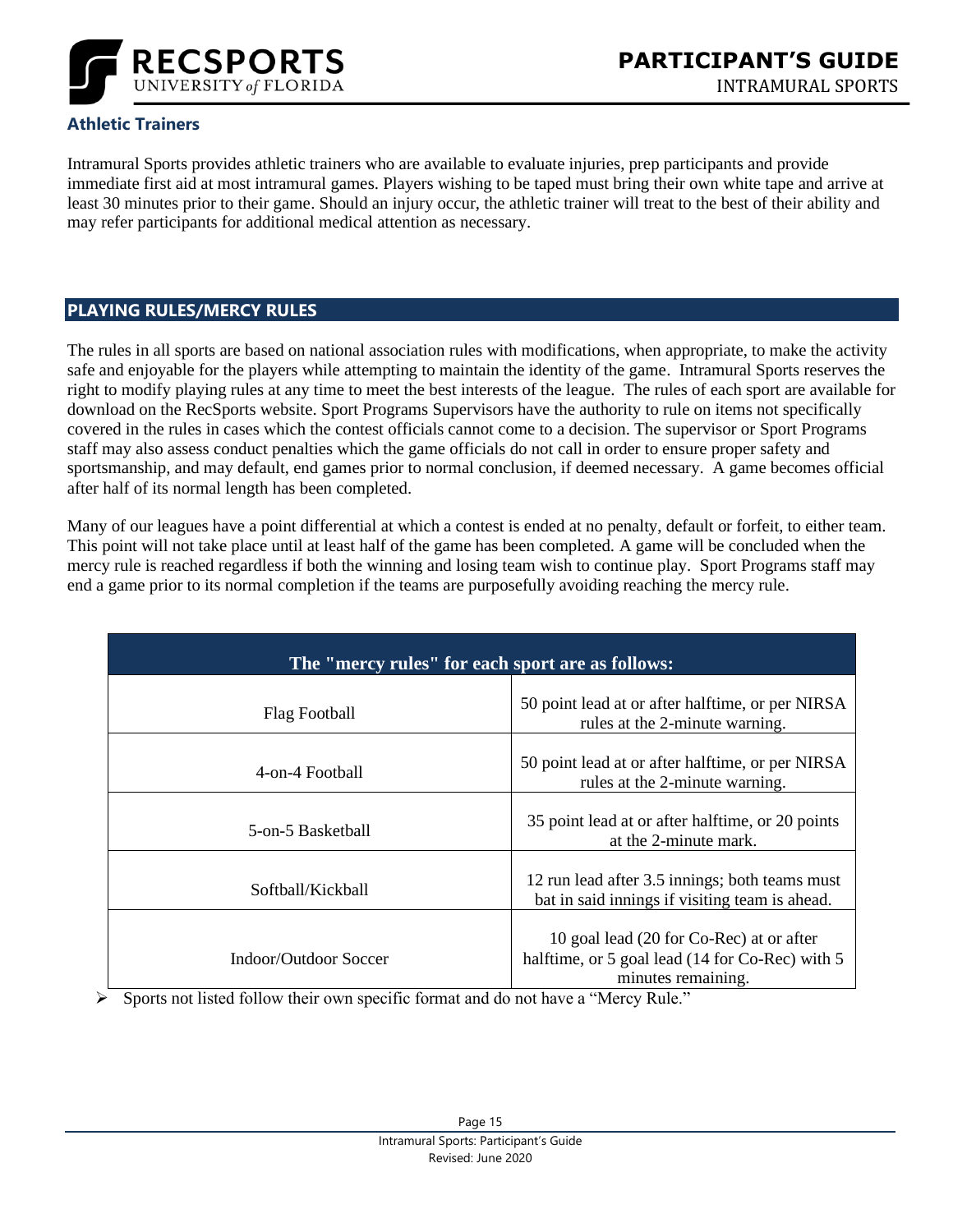

# <span id="page-15-0"></span>**OFFICIAL'S FEEDBACK**

During each contest intramural sports officials are monitored and evaluated by Sport Programs supervisors and staff. These evaluations are used as a basis for improving job performance. Participants wishing to provide feedback about the official's performance should contact the league coordinator for that sport by e-mail. E-mail addresses for league coordinators can be found on each individual sport's page on the RecSports website. These comments should be with the intent to help improve the quality of the officiating in our program and in no way have an effect on the official's employment status or future regular season assignments.

Vulgar, obscene or abusive comments made through social media channels directed toward or in reference to student staff members are prohibited. Offenders may be subject to suspension from intramural sports activities and/or RecSports facilities as well as referral to the Dean of Students Office for possible violation of the Student Honor Code.

#### <span id="page-15-1"></span>**SPORTSMANSHIP**

Intramural Sports expects all participants and spectators to conduct themselves in a sportsmanlike manner. Following each game, officials and/or supervisors evaluate team and spectator behavior and issue sportsmanship ratings. Acts and conduct by participants and spectators before, during and after the game will be considered. Captains may view their sportsmanship rating online and questions about particular ratings should be directed to the sport's league coordinator. To be eligible for the playoffs, a team must have a minimum average sportsmanship rating of seven. Recreational Sports at University of Florida requires scorekeepers, officials, and supervisors to enforce all rules regarding unsportsmanlike conduct by participants, spectators, and coaches. Violators will be ejected. It is strongly suggested you remind all teammates, spectators and coaches of this policy.

During playoffs, a score of at least seven will guarantee advancement for the winning team. A winning team with a sportsmanship rating less than seven must contact and meet with the league coordinator of said sport no later than noon the day of the next contest to determine if the team should advance. Teams playing multiple games on the same night must meet with the Sport Programs administrative staff prior to their next contest if a rating below seven is received.

The sportsmanship rating is designed to allow both teams to begin each game with a rating of 8. Teams have the opportunity to elevate their rating with positive acts of sportsmanship. Conversely, teams will have their sportsmanship rating reduced for a variety of reasons.

|         | The breakdown of sportsmanship ratings are as follows:                                                                                                                                                                                                                                                                                                                                                                                                                                                                                                                                                                                                             |
|---------|--------------------------------------------------------------------------------------------------------------------------------------------------------------------------------------------------------------------------------------------------------------------------------------------------------------------------------------------------------------------------------------------------------------------------------------------------------------------------------------------------------------------------------------------------------------------------------------------------------------------------------------------------------------------|
| $8-10$  | <b>Excellent Sportsmanship</b> - Team and spectators demonstrate excellent sportsmanship throughout the game. Examples of<br>excellent sportsmanship include, but are not limited to: Respect shown to the game and staff by participants, coaches and<br>spectators at all times, appropriate verbiage to others, shaking hands with opponents after game, helping players up from<br>the ground, avoiding excessive celebration, maintaining complete cooperation and managing emotions of team and<br>cheering for team more often than criticizing opponents or staff. Games defaulted at least six hours prior to game time<br>will also merit a rating of 8. |
| 7       | Acceptable Sportsmanship - Team demonstrates neither excellent nor poor sportsmanship. Participants may display<br>small disagreements/frustrations with decisions of staff/officials. Infrequent questioning of judgment/rules interpretation<br>not presented in a respectful manner. Minor isolated incidents of unsportsmanlike behavior towards opponents,<br>spectators or staff. Teams needing to utilize the ten-minute rule in order to begin a contest or teams that forfeit a contest.                                                                                                                                                                  |
| $5 - 6$ | Below Average Sportsmanship – Some incidents of questioning of judgment/officiating abilities and/or public gestures<br>showing displeasure with staff. Some incidents of unsportsmanlike behavior towards opponents, spectators or staff.<br>Examples include, but are not limited to, trash talk, cursing in any manner. Technical fouls, unsportsmanlike conduct                                                                                                                                                                                                                                                                                                |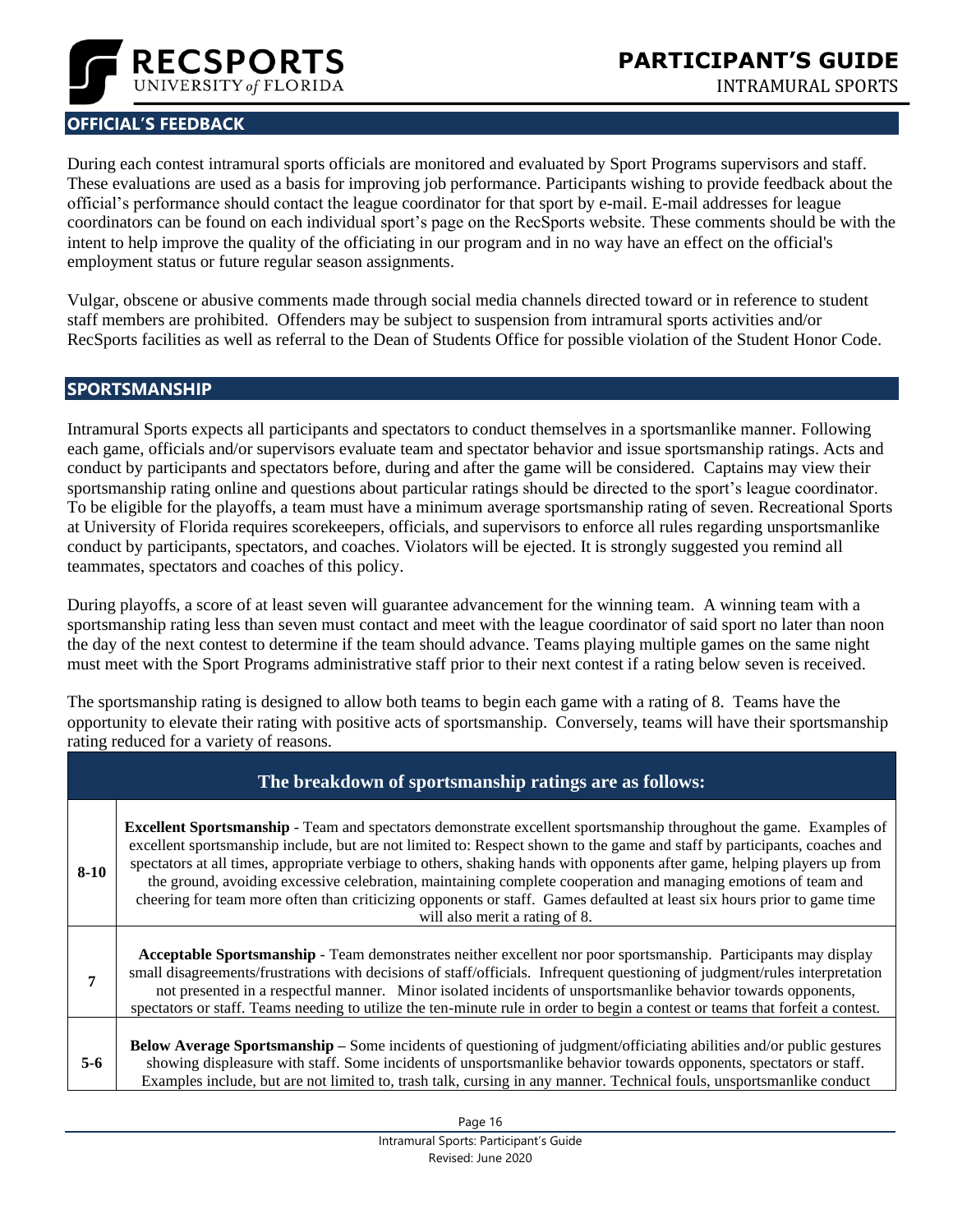# **PARTICIPANT'S GUIDE**



|         | flags, administrative penalties and yellow cards that are not aggressive in nature nor directed at officials, opponents or<br>spectators.                                                                                                                                                                                                                                                                                                                                                                                                                                                                                                                                                                |
|---------|----------------------------------------------------------------------------------------------------------------------------------------------------------------------------------------------------------------------------------------------------------------------------------------------------------------------------------------------------------------------------------------------------------------------------------------------------------------------------------------------------------------------------------------------------------------------------------------------------------------------------------------------------------------------------------------------------------|
| $3-4$   | <b>Poor Sportsmanship -</b> Frequent questioning of judgment/officiating abilities and/or public gestures showing displeasure<br>with staff. Frequent incidents of unsportsmanlike behavior towards opponents, spectators or staff. Penalties which are<br>given for acts aggressive in nature and/or directed at officials, opponents or spectators such as unsportsmanlike penalties<br>in volleyball, flag football, yellow card in soccer, technical foul in basketball, team/player warning in softball. Ejection(s)<br>prior to the contest for illegal use of an ID, or ejections during the contest for non-conduct related matters such as a tied<br>flag belt or a soccer handball in the box. |
| $0 - 2$ | <b>Unacceptable Sportsmanship - Multiple unsportsmanlike calls, technical fouls, cautions and/or team warnings (not on</b><br>the same participant) and/or spectator's harassment of the officials/opposing team. Consistent questioning of<br>to damant/afficiation abilities on d/annobite accessory diaming displayment mith staff. Consistent insidents of                                                                                                                                                                                                                                                                                                                                           |

judgment/officiating abilities and/or public gestures showing displeasure with staff. Consistent incidents of unsportsmanlike behavior towards opponents, spectators or staff. Conduct-related ejections.

Sportsmanship ratings are affected by team, participant and spectator conduct before, during and after a contest.

#### <span id="page-16-0"></span>**PLAYOFF SELECTION**

**RECSPORTS** 

For the purposes of the below section, *"Student"* is defined as someone who is currently enrolled in classes at UF, while *"Non-Student"* is defined as someone who is not currently taking classes at UF.

#### **Collegiate Brackets**

Collegiate brackets consist of teams which contain zero, one, two or three non-students on their roster. All teams who finish the regular season with a .500 or better winning percentage, meet the sportsmanship criteria (see Sportsmanship), and forfeit zero or one contest during the regular season will automatically be eligible for the playoffs. Teams that finish the regular season with a winning percentage below .500 may request to be included in the playoffs by completing the [Playoff Request Form](https://docs.google.com/forms/d/e/1FAIpQLScQeA9Uo9zNIFjXaKjETSx1bkmkyr5ORUOCE_X98oZ_OukCWg/viewform) for said sport by the date/time specified in league emails. All regular season game results and sportsmanship ratings become final at 12pm the day following the end of the regular season. It is the captain's responsibility to ensure that all information is correct prior to that deadline. All qualifying teams will have the opportunity to select their position in the playoff bracket, with the exception of the Fraternity  $\&$  Sorority league which are automatically seeded by pre-determined league rules.

Teams will be ranked by their winning percentage with the tiebreaker being average sportsmanship points. Further ties will be broken randomly. League Coordinators will notify team captains of the day and time of the selection draft. Qualifying teams that fail to select their spot in the draft prior to its conclusion will be randomly assigned an open spot by the League Coordinator.

#### **Community Brackets**

Community brackets consist of the following teams:

1. Contain four or more non-students on their roster.

2. Contain one, two or three non-students on their roster. If this team chooses to play in the Community Bracket, they may not participate in the Collegiate Bracket.

3. Contain zero non-students on their roster. These teams are permitted to participate in both the Collegiate and Community Brackets.

All teams who meet one of the above criteria and meet the sportsmanship criteria (see Sportsmanship), and forfeit zero or one contest during the regular season will be eligible for the playoffs. Teams meeting the above criteria that wish to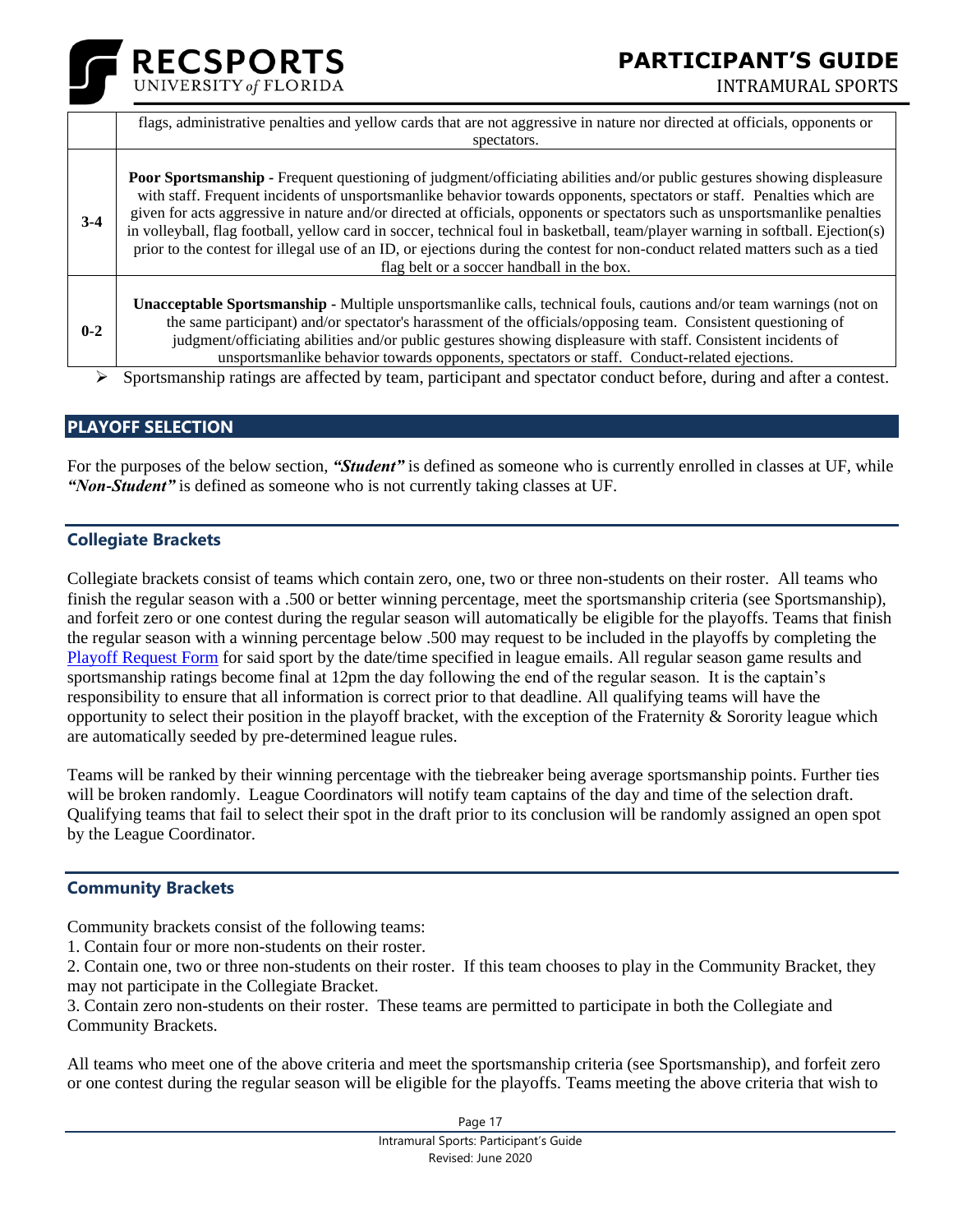

**FOCUS GROUPS** be included in the Community Bracket must complete the [Community Bracket Playoff Request Form](https://docs.google.com/forms/d/e/1FAIpQLScQeA9Uo9zNIFjXaKjETSx1bkmkyr5ORUOCE_X98oZ_OukCWg/viewform) for said sport by the date/time specified in league emails. A Community Bracket must consist of four or more teams to commence.

All qualifying teams will have the opportunity to select their position in the playoff bracket. Teams will be ranked by their winning percentage with the tiebreaker being average sportsmanship points. Further ties will be broken randomly. League Coordinators will notify team captains of the day and time of the selection draft. Qualifying teams that fail to select their spot in the draft prior to its conclusion will be randomly assigned an open spot by the League Coordinator.

If a Community Bracket does not meet the number of teams needed to commence, the following will occur: 1. Teams containing four or more non-students on their roster will be able to remove enough non-students to be compliant with the Collegiate Bracket rules.

2. Teams with zero, one, two or three non-students will be moved to the Collegiate Bracket.

#### **Individual Sports**

Individual sports, such as tennis and racquetball, may have different qualifications for playoffs due to reduced time to finish a playoff system. Standard playoff format is to finish .500 or better and have proper sportsmanship to qualify. If a league is utilizing a different playoff format, it will be explained by the League Coordinator prior to the playoffs.

#### <span id="page-17-0"></span>**AWARDS**

The Champions in the Men's, Fraternity, Sorority, Women's, Residence Hall, Open, Community and Co-Rec leagues will receive champion T-shirts (a minimum of three (four in Community) teams are needed to comprise a league). Players must participate at least once with their team to be eligible to receive a championship shirt.

The maximum number of shirts allocated to a championship team is as follows:

Maximum of 16 shirts for: Softball/Kickball

Maximum of 14 shirts for: Fall Flag Football\*\*, Outdoor Soccer\*\*, Ultimate Frisbee

Maximum of 12 shirts for: Indoor Soccer, Volleyball

Maximum of 10 shirts for: Basketball

Maximum of 8 shirts for: 4-on-4 Flag Football, 4-on-4 Sand Volleyball

Maximum of 6 shirts for: 3-on-3 Basketball, Wallyball and Team Bowling, Team Tennis, Team Racquetball

Maximum of 4 Shirts for: Team Golf, 2-on-2 Sand Volleyball

\*Allocations for other events will be determined by the tournament director but will not exceed 1.5 times the number of players playing on a team at one time.

\*\* Fall Flag Football and Outdoor Soccer add 1 shirt given for Co-Rec.

While efforts are made to ensure champions receive the proper sized T-shirt, we cannot guarantee accommodation of all champion's sizes. Random shirt sizes will be given to the team captain to distribute to players not present at the championship.